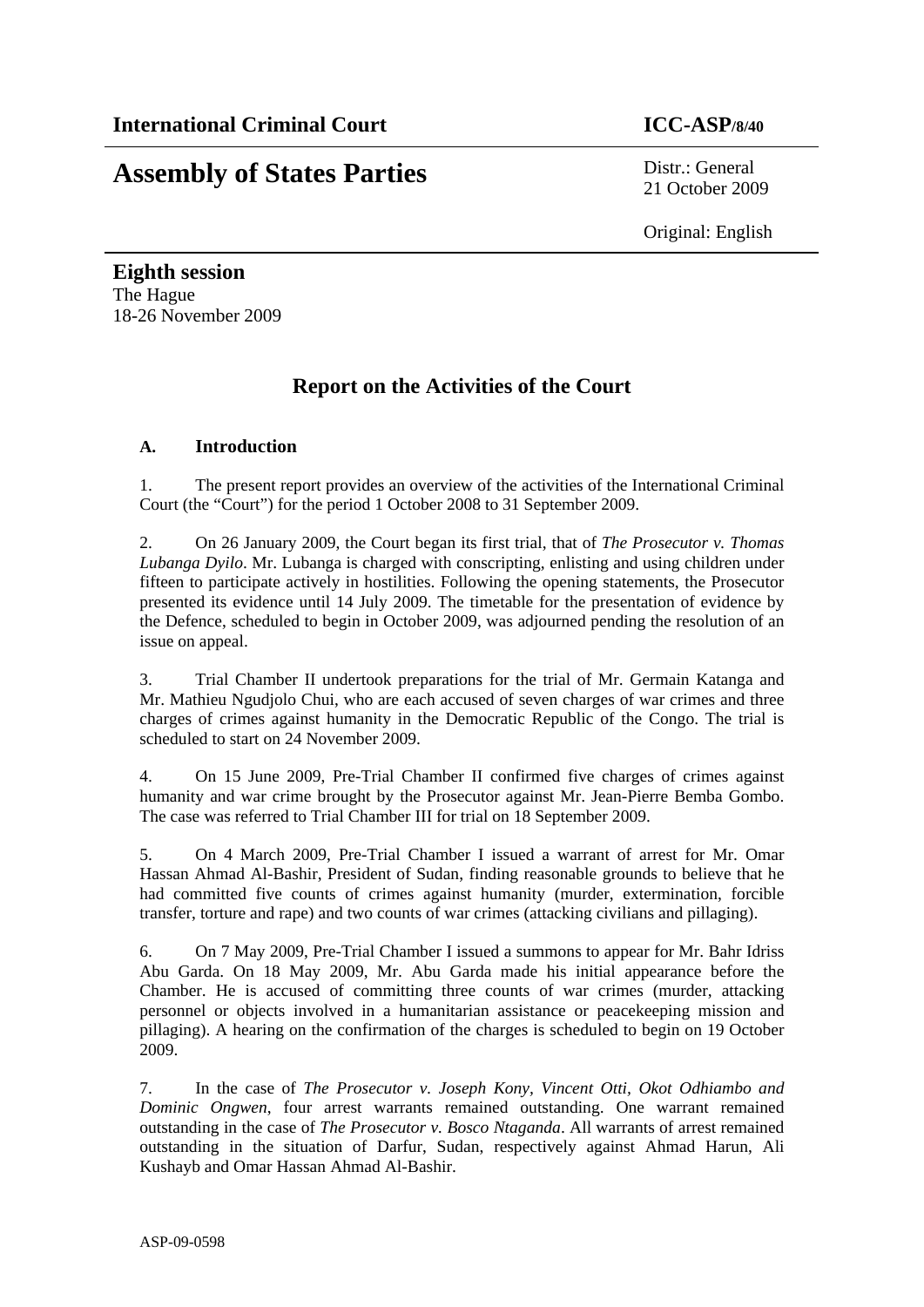8. The Appeals Chamber was faced with a number of appeals arising in the course of the year including issues such as the stay of proceedings previously imposed in the case of *the Prosecutor v. Thomas Lubanga Dyilo*, the admissibility of cases in *The Prosecutor v. Germain Katanga and Mathieu Ngudjolo Chui* and *The Prosecutor v. Joseph Kony, Vincent Otti, Okot Odhiambo and Dominic Ongwen*, the interim release of Mr. Bemba Gombo and an appeal of the decision to reject three counts of genocide presented by the Prosecutor when issuing the warrant of arrest against Mr. Al-Bashir.

9. The Prosecutor continued his investigations into the four situations before the Court: Uganda, Democratic Republic of the Congo, Central African Republic and Darfur, Sudan. Six other situations on four continents were under preliminary analysis by the Office of the Prosecutor: Afghanistan, Colombia, Georgia, Kenya, Cote d'Ivoire, and Palestine. No decision whether or not to open an investigation in these situations was taken.

10. In carrying out its activities, the Court continued to engage States Parties, other States, international and regional organizations and civil society in strict accordance with the Rome Statute and applicable agreements concluded by the Court.

## **B. Judicial Proceedings**

## **1. Situation in the Democratic Republic of the Congo**

## **a)** *The Prosecutor v. Thomas Lubanga Dyilo*

11. On 26 January 2009, Trial Chamber I, comprising Judges Sir Adrian Fulford, Elizabeth Odio Benito and René Blattmann, commenced the trial of *The Prosecutor v. Thomas Lubanga Dyilo*. Mr. Lubanga is alleged to be the leader of the *Union des Patriotes Congolais pour la Reconciliation et la Paix (UPC)* and Commander-in-Chief of its military wing, the *Forces Patriotiques pour la Libération du Congo (FPLC)*. He is charged with having committed war crimes in the Democratic Republic of the Congo, specifically enlisting, conscripting and using children under the age of fifteen years to participate actively in hostilities. 103 victims are participating in the trial through their legal representatives.

12. Proceedings had been stayed in 2008 following the finding of the Trial Chamber that a fair trial was not then possible because the Prosecutor had neither disclosed a significant body of confidentially-obtained, potentially exculpatory evidence to the Defence nor made the relevant materials available to the judges for their review. On 21 October 2008, the Appeals Chamber confirmed the stay of proceedings, finding at the same time that the Court could not order disclosure of information obtained by the Prosecutor under conditions of confidentiality without the consent of the information providers. Over a period of five months, the Prosecutor, having obtained the consent of the relevant information providers, disclosed these materials or made them available to the judges who could determine the appropriate method of disclosure for each document. On 18 November 2008, the Chamber found that the Prosecutor had met its obligations and that the trial could proceed.

13. The Prosecutor presented its evidence from 26 January until 14 July 2009, tendering 119 items of evidence. 30 witnesses gave testimony before the Court, 28 of whom were called by the Prosecutor and 2 by the Chamber itself. Protection of witnesses was a major issue before and during the trial. Among the witnesses, 19 were included in the ICC Protection Program (ICCPP). 22 witnesses testified with in-court protective measures (*e.g.*, pseudonym, voice and face distortion, and partial closed-session) and 11 of these witnesses, considered vulnerable, in particular former child soldiers, were granted special measures (*e.g.,* screened from viewing the accused, allowed to testify in free narrative, psycho-social support in court, frequent breaks, reading assistance). Four witnesses gave full testimony publicly. While some witnesses were shielded from the public as a protection measure, the accused and his defence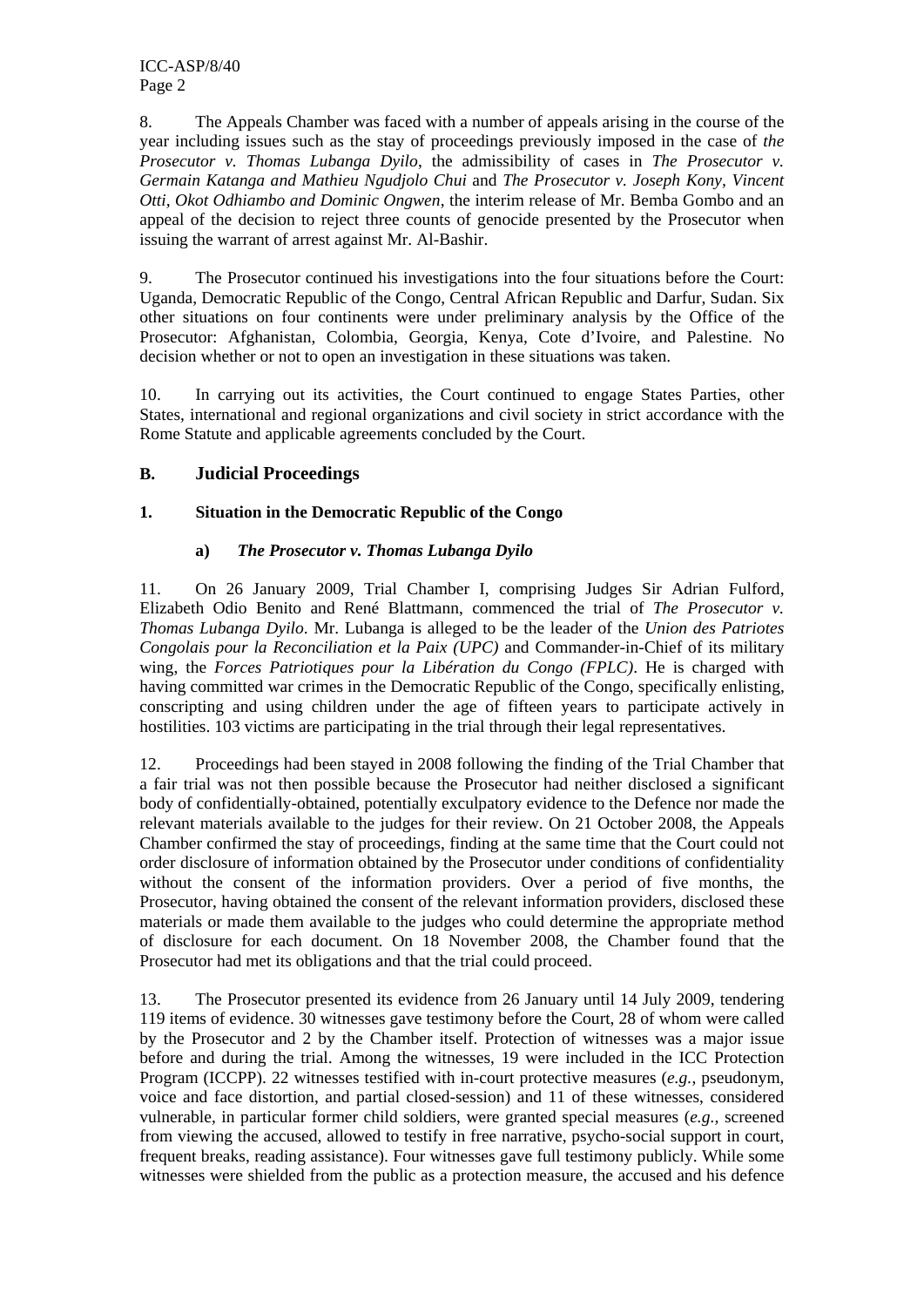counsel were able to see all witnesses in Court during their testimony and to know their identities. The Defence cross-examined all witnesses called by the Prosecutor. The timetable for the presentation of evidence by the Defence, scheduled to begin in October 2009, was adjourned pending the resolution of an issue on appeal.

14. On 14 July 2009, Trial Chamber I issued a decision giving notice to the parties and participants that, on the basis of facts and circumstances introduced by the legal representatives of victims, the legal characterisation of the facts may be subject to change to encompass charges other than those confirmed by the Pre-Trial Chamber. Both the Prosecutor and the Defence appealed this decision. At the time of submission of this report, the appeal was pending.

15. Throughout the preparations for trial and the appeals proceedings, the Court provided Mr. Lubanga with legal assistance, including full remuneration of his defence team. Additional assistance was provided by the Office of Public Counsel for the defence.

## **b)** *The Prosecutor v. Germain Katanga and Mathieu Ngudjolo Chui*

16. On 24 October 2008, following the confirmation by Pre-Trial Chamber I of seven counts of war crimes (wilful killing, using children to participate actively in hostilities, sexual slavery, rape, attacking civilians, pillaging and destroying the enemy's property) and three counts of crimes against humanity (murder, sexual slavery and rape) against Mr. Germain Katanga and Mr. Mathieu Ngudjolo Chui, the Presidency constituted Trial Chamber II, comprising judges Fatoumata Dembele Diarra, Fumiko Saiga (replaced on her passing by Judge Hans-Peter Kaul) and Bruno Cotte, and assigned the case of Mr. Katanga and Mr. Ngudjolo Chui to it. The Trial Chamber and the parties began preparations for the trial, dealing in particular with procedural matters related to the disclosure of evidence and the protection of witnesses and information. 345 victims have participated in proceedings, represented by two legal representatives.

17. On 10 February 2009, Mr. Katanga challenged the admissibility of the case against him, arguing that he had previously been subject to legal proceedings for the same crimes in the Democratic Republic of the Congo. Trial Chamber II held a public hearing on the issue, during which representatives of the Democratic Republic of the Congo, including the Minister of Justice, participated along with the parties and participants in the case. On 12 June 2009, the Chamber dismissed Mr. Katanga's challenge, finding that the national authorities had not opened any investigation into the attack for which Mr. Katanga was being prosecuted before the Court. Mr. Katanga subsequently appealed this decision. On 25 September 2009, the Appeals Chamber upheld Trial Chamber II's decision and dismissed the appeal on the basis of inaction on the part of the Democratic Republic of the Congo, which rendered the case admissible before the Court.

18. On 31 August 2009, the Chamber postponed the start of the trial to 24 November 2009 in light of several outstanding issues concerning the submission of information from the Prosecutor, a challenge to the legality of the prior arrest and detention of Mr. Katanga and witness protection concerns. On 15 September 2009, following the results of an evaluation by experts, the Chamber ordered the Registry to continue to provide Mr. Germain Katanga with interpretation of the court proceedings into Lingala (in addition to the usual interpretation into French and English).

19. Throughout the preparations for trial and the appeals proceedings, the Court provided Mr. Katanga and Mr. Ngudjolo Chui with legal assistance, including full remuneration of their defence teams, while the Office of Public Counsel for the defence provided assistance to both teams.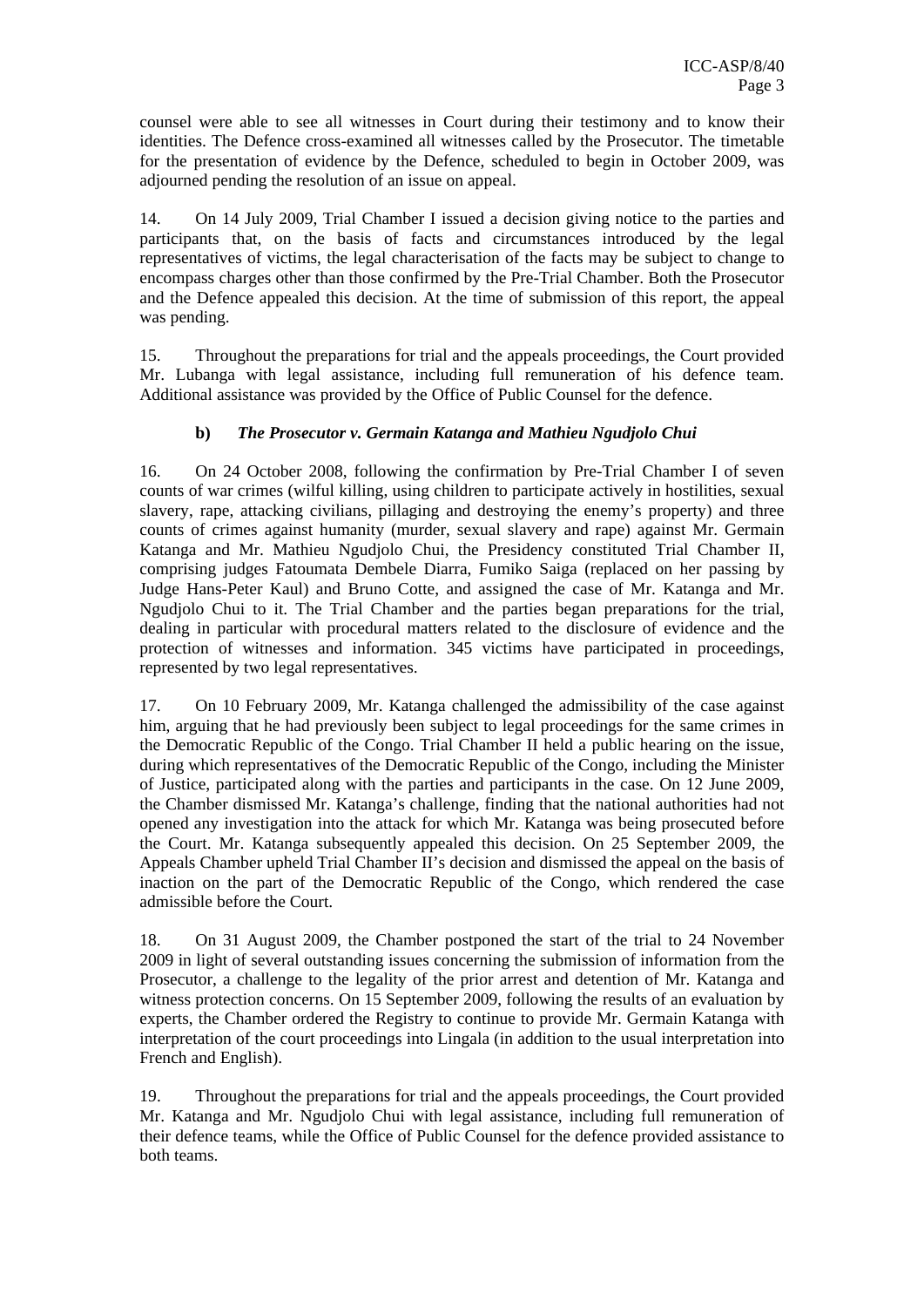#### **c)** *The Prosecutor v. Bosco Ntaganda*

20. The warrant of arrest for Mr. Ntaganda has been outstanding since 2006. The Court has issued requests for his arrest and surrender and is awaiting fulfilment of these requests.

#### **2. Situation in the Central African Republic**

#### *The Prosecutor v. Jean-Pierre Bemba Gombo*

21. A hearing to confirm eight charges brought by the Prosecutor against Mr. Jean-Pierre Bemba Gombo began on 12 January 2009 before Pre-Trial Chamber III, comprising judges Ekaterina Trendafilova, Hans-Peter Kaul and Mauro Politi (the latter being replaced by Judge Fumiko Saiga after the end of his term of office and Judge Fumiko Saiga being herself replaced on her passing by Judge Cuno Tarfusser). The Office of Public Counsel for the defence provided support to the defence team during the hearing. On 3 March 2009, the Chamber adjourned the hearing, requesting the Prosecutor to consider amending the charges given that the facts may establish a different form of criminal responsibility (command responsibility) than that initially charged. The Prosecutor subsequently added this additional form of criminal responsibility. On 15 June 2009, Pre-Trial Chamber II (the three Pre-Trial Chambers having been consolidated into two Chambers), composed of Ekaterina Trendafilova, Hans-Peter Kaul and Cuno Tarfusser, confirmed three charges of war crimes (murder, rape and pillage) and two charges of crimes against humanity (murder and rape) against Mr. Bemba in his capacity as a military commander, but not, as originally charged, as a co-perpetrator. The Chamber declined to confirm the charge of torture as a war crime due to the lack of precision of the document containing the charges. The Chamber also declined to confirm the charges of torture as a crime against humanity and the war crime of outrages upon personal dignity, partly because it considered that these charges were fully subsumed in the count of rape and that to include them would amount to cumulative charging, and partly because of the lack of precision of the document containing the charges as regards the acts of torture or the acts of outrage upon personal dignity other than the acts of rape.

22. On 22 June 2009, the Prosecutor applied for leave to appeal the Chamber's decision to the extent that it declined to confirm the charges. On 18 September 2009, the Chamber rejected the Prosecutor's application for leave to appeal. Following the rejection of the Prosecutor's application for leave to appeal, the Presidency constituted Trial Chamber III, comprising Judges Elizabeth Odio Benito, Sir Adrian Fulford and Joyce Aluoch, and referred to it the case of Mr. Bemba for trial. 54 victims participated in the proceedings.

23. On 14 August 2009, Judge Ekaterina Trendafilova, acting as Single Judge on behalf of Pre-Trial Chamber II, ordered Mr. Bemba's conditional release based on her finding that his continued detention was no longer necessary to ensure his appearance at trial. The implementation of the decision was deferred pending a decision by the Chamber on the conditions to be imposed on Mr. Bemba and the State to which he is released, once all necessary arrangements are put in place. The Prosecutor immediately filed an appeal against the decision to release Mr. Bemba, arguing Mr. Bemba's continued detention remained necessary to ensure his appearance at trial. On 3 September 2009, the Appeals Chamber granted suspensive effect to the Prosecutor's appeal, continuing Mr. Bemba's detention. The appeal was pending at the time of submission of this report.

24. On 17 July 2009, the Defence filed an application requesting suspension of all proceedings until the Defence could secure adequate financial resources. On 18 September 2009, the Single Judge rejected the application, finding that the context of the case did not justify such an excessive remedy as a stay of proceedings.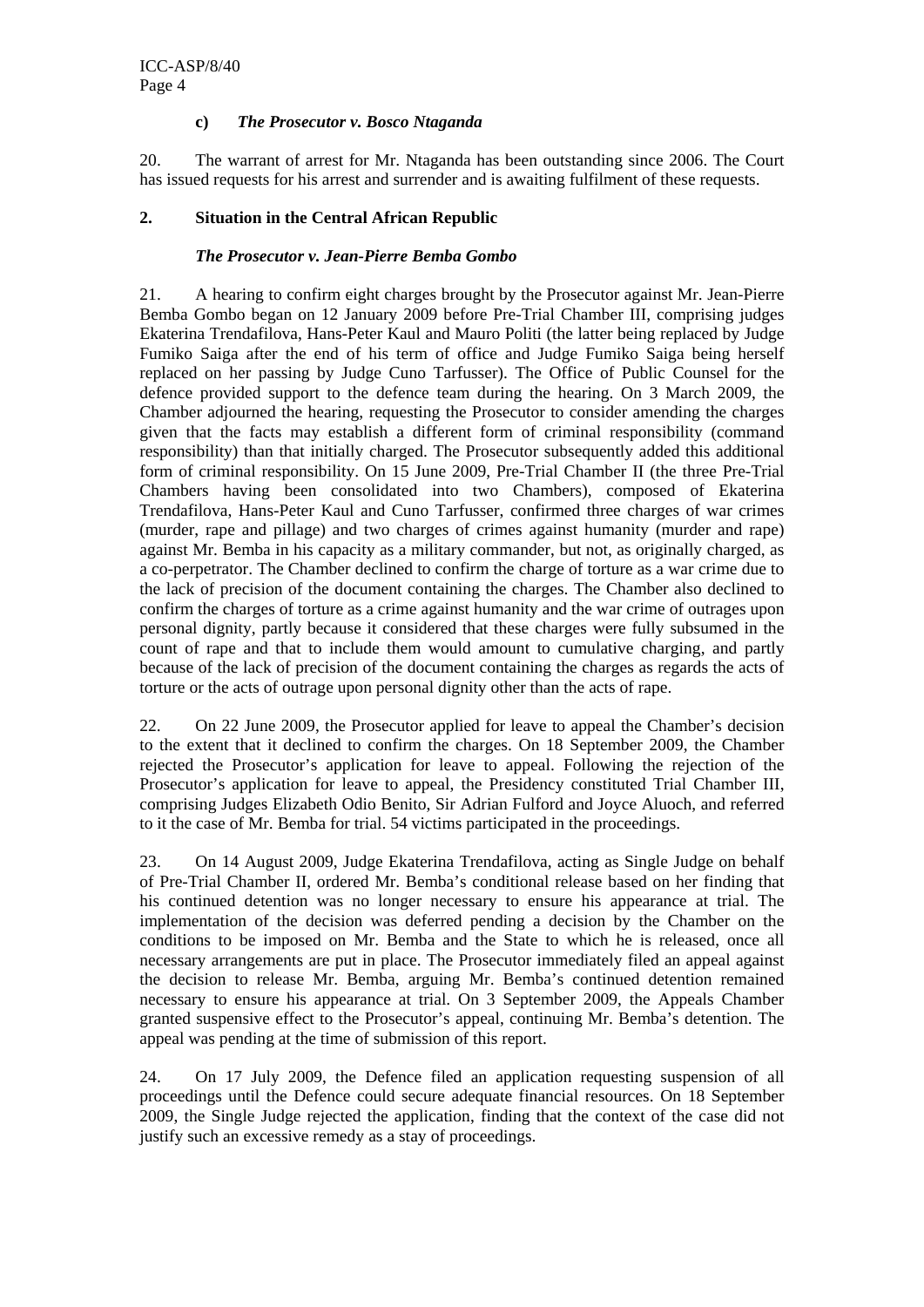#### **3. Situation in Darfur, Sudan**

#### **a)** *The Prosecutor v. Omar Hassan Ahmad Al-Bashir*

25. On 4 March 2009, Pre-Trial Chamber I, comprising judges Akua Kuenyehia, Sylvia Steiner and Anita Ušacka, issued a warrant of arrest for Mr. Omar Hassan Ahmad Al-Bashir, President of Sudan, in relation to the situation in Darfur, Sudan. The Chamber determined there were reasonable grounds to believe he had committed crimes within the jurisdiction of the Court, namely five counts of crimes against humanity (murder, extermination, forcible transfer, torture and rape) and two counts of war crimes (attacking civilians and pillaging). The Pre-Trial Chamber determined that Mr. Al-Bashir's status as head of a State not party to the Rome Statute had no effect on the Court's exercise of jurisdiction. The Chamber found that there was not sufficient evidence to sustain three counts of genocide which had been levelled by the Prosecutor. On 6 July 2009, the Prosecutor appealed the decision to reject those three counts of genocide. The appeal was pending at the time of this report.

26. On the instruction of the Chamber, the Registrar notified requests for cooperation for Mr. Al-Bashir's arrest and surrender to Sudan, to all States Parties to the Rome Statute and to all Security Council members not party to the Rome Statute. In issuing the decision, the Chamber concluded that according to Resolution 1593 of the United Nations Security Council, taken together with Article 25 of the Charter of the United Nations, Sudan is obligated to cooperate with the Court, including arresting and surrendering Mr. Al-Bashir. The Chamber directed the Registrar to prepare and transmit requests for cooperation to any other State as may be necessary to ensure the arrest of Mr. Al-Bashir.

#### **b)** *The Prosecutor v. Bahr Idriss Abu Garda*

27. On 20 November 2008, the Prosecutor brought an application for arrest warrants or, in the alternative, should the suspects express willingness to cooperate, summons to appear in a third case in relation to the situation in Darfur, Sudan. The Prosecutor alleged that three rebel commanders were responsible for crimes committed against African Union peacekeepers in Haskanita, Darfur on 29 September 2007. On 7 May 2009, Pre-Trial Chamber I issued a summons to appear for Mr. Bahr Idriss Abu Garda for crimes allegedly committed in the attack. The Chamber found there were reasonable grounds to believe he had committed crimes within the jurisdiction of the Court, specifically three counts of war crimes (murder, attacking personnel or objects involved in a humanitarian assistance or peacekeeping mission and pillaging). The Chamber concluded a summons to appear would be sufficient to ensure Mr. Abu Garda's appearance before the Court.

28. Mr. Abu Garda made his initial appearance on 18 May 2009. He is scheduled to appear again on 19 October 2009 for a hearing on confirmation of the charges.

29. Mr. Abu Garda was provisionally found indigent by the Registrar, and therefore his legal assistance is currently paid by the Court. His counsel received support from the Office of Public Counsel for the defence.

#### **c)** *The Prosecutor v. Ahmad Muhammad Harun and Ali Muhammad Ali Abd-Al-Rahman*

30. The warrants of arrest for Mr. Ahmad Harun and Mr. Ali Kushayb have been outstanding since 2007. The Court has issued requests for their arrest and surrender and is awaiting fulfilment of these requests.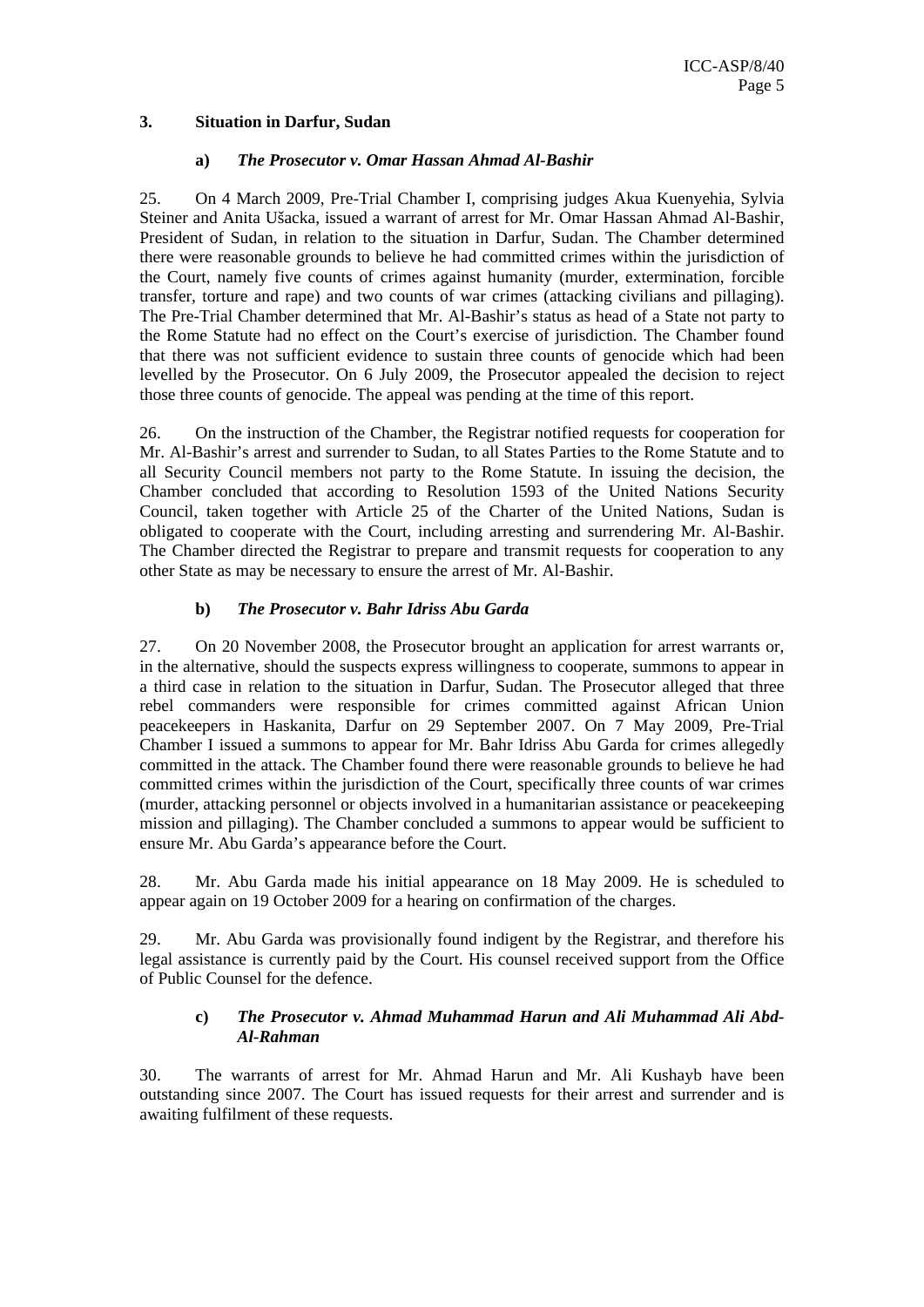#### **4. Situation in Uganda**

#### **a)** *The Prosecutor v. Joseph Kony, Vincent Otti, Okot Odhiambo and Dominic Ongwen*

31. Warrants of arrest have been outstanding for four alleged members of the Lord's Resistance Army in the situation in Uganda since July 2005. The Court has issued requests for cooperation in the arrest and surrender of these individuals to relevant States. The Prosecutor submitted information to Pre-Trial Chamber II on the reported death of Vincent Otti, allegedly executed upon the instructions of Joseph Kony. No decision was taken, and the warrant remained in effect.

32. In October 2008, Pre-Trial Chamber II, comprising Judges Mauro Politi, Fatoumata Dembele Diarra and Ekaterina Trendafilova, initiated proceedings on the admissibility of the case. In accordance with the principle of complementarity underlying the Rome Statute, a case is inadmissible before the Court if it is being investigated or prosecuted by a State, unless the State is unwilling or unable genuinely to carry out the investigation or Prosecutor. As none of the suspects were represented by counsel, the Chamber appointed counsel for the defence and invited observations from Uganda, the Prosecutor, counsel for defence and victims on the admissibility of the case and subsequently granted leave to two nongovernmental organizations to submit observations as *amici curiae*.

33. On 10 March 2009, the Chamber, having considered the various submissions made, issued its decision on admissibility, reaffirming that it is the Court which has the responsibility for determining if a case is inadmissible. The Chamber concluded that the scenario against which the admissibility of the case had to be determined remained the same as at the time of the issuance of the warrants, that is one of total inaction on the part of the relevant national authorities. Therefore, the Chamber found the case to be admissible at that stage. Counsel for the defence subsequently appealed this decision, arguing that the Pre-Trial Chamber had violated the rights of the defence. On 16 September 2009, the Appeals Chamber issued its judgment on the appeal, confirming the decision of the Pre-Trial Chamber.

## **C. Investigations and Analysis**

## **1. Investigations**

## **a) Situation in the Democratic Republic of the Congo**

34. During the period 1 October 2008 to 31 August 2009, the Prosecutor conducted a total of 48 missions to 9 countries for trial preparations and investigations related to the ongoing cases in the situation in Democratic Republic of the Congo: *The Prosecutor v. Thomas Lubanga Dyilo*, *The Prosecutor v. Germain Katanga* and *Mathieu Ngudjolo Chui*, and the investigation of a third case focusing on alleged crimes committed in the North and South Kivu provinces.

35. From 8 to 11 July 2009, the Prosecutor visited Bunia and the Ituri district in the Democratic Republic of the Congo. Through a series of town hall meetings, he met with victims, representatives of civil society and the local population. The visit, according to the Prosecutor, was "about understanding the needs of victims and learning how I can best use my prosecutorial mandate to help affected communities rebuild their lives."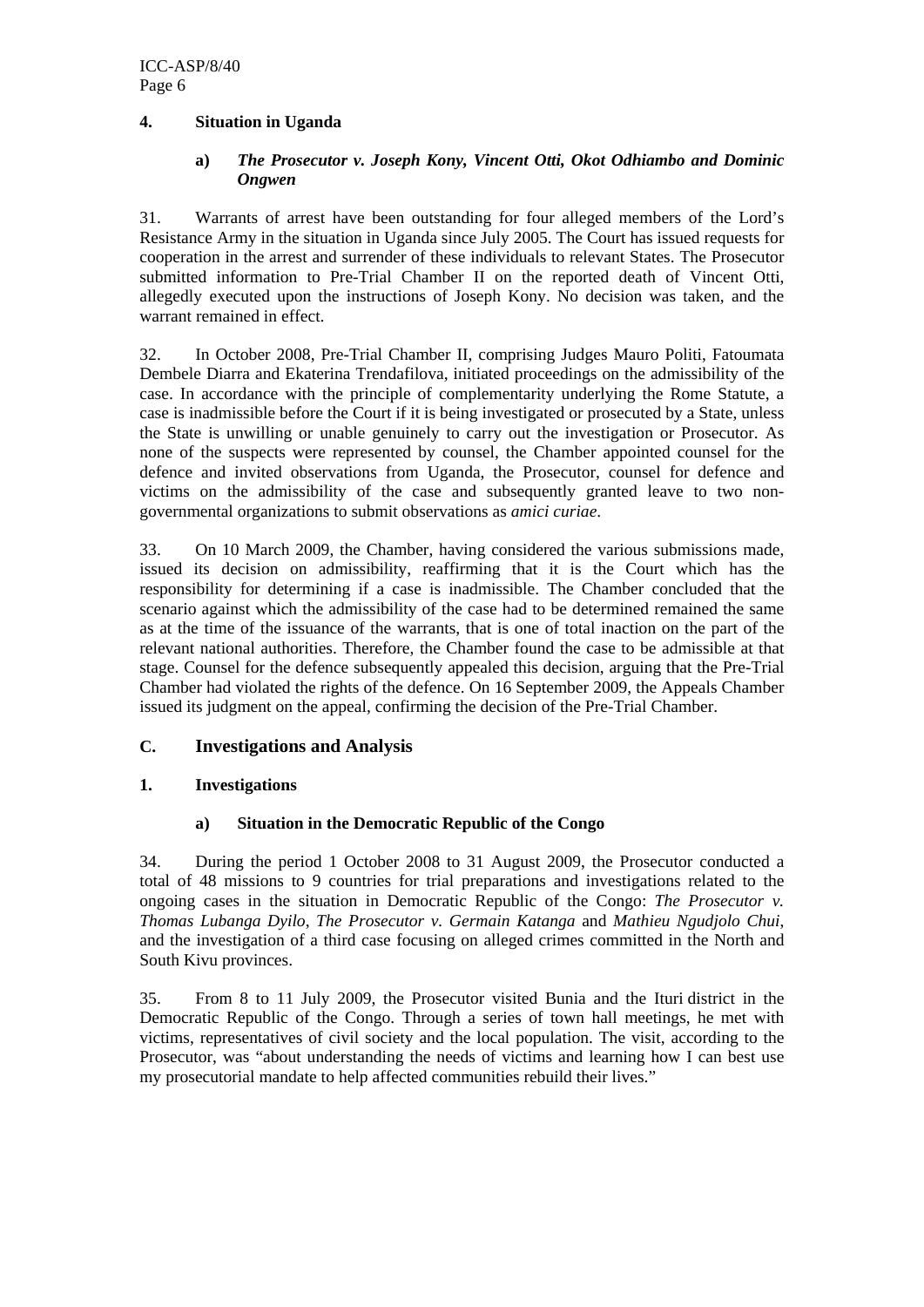#### **i)** *The Prosecutor v. Germain Katanga and Mathieu Ngudjolo Chui*

36. The Office of the Prosecutor conducted 34 missions to the Democratic Republic of the Congo and to 6 other countries in the context of the case against Germain Katanga and Mathieu Ngudjolo Chui. This included one forensic mission to the village of Bogoro, Ituri district, conducted with the assistance of the United Nations and States Parties. The mission included the examination of a crime scene, the collection of imagery evidence and the exhumation and examination of human remains.

## **ii) The case of the Kivu provinces**

37. In September 2008, the Prosecutor announced the opening of a third case in the Democratic Republic of the Congo, focusing on alleged crimes committed in the Kivu provinces by a multiplicity of perpetrators and groups (including the *Forces Démocratiques de Libération du Rwanda (FDLR),* the *Congres National pour la Défense du Peuple (CNDP)*, the regular forces and the Maï-Maï) including numerous reports of sexual crimes. Eight missions were conducted inside or outside the Democratic Republic of the Congo to collect information in the context of this new case.

38. Preliminary consultations and meetings with external actors and observers were organized before and after the opening of this third investigation, including two missions to the Democratic Republic of the Congo to contribute to the case selection. Investigators travelled to and worked in the Kivus to undertake an assessment on issues relating to security, protection and logistics.

39. Other missions, including a mission to Rwanda, were conducted in order to discuss access to information and complementarity matters in relation to this third investigation of the situation in the Democratic Republic of the Congo.

40. The Office of the Prosecutor continued to work in close collaboration with State and non-State partners in and outside of the region. Given the particular characteristics of the alleged attacks, the Office considered ways to facilitate investigations by the Democratic Republic of the Congo judiciary and contributions to "*dossiers d'instruction*" against perpetrators. In the opinion of the Office, this would require enhanced protection for witnesses and the judiciary. On 11 and 12 June 2009, in Goma, the Office, along with other actors in the region working on sexual and gender-based violence, discussed in a conference organized by the European Union program REJUSCO (*Restoration de la Justice à l'Est du Congo*), with the University of Goma and the Université Libre des Pays des Grand Lacs, how to effectively assist sexual violence victims and to prevent and prosecute sexual violence crimes in the Democratic Republic of the Congo.

#### **b) Situation in Uganda**

41. During the period 1 October 2008 to 31 August 2009, the Office of the Prosecutor continued investigative activities and efforts to galvanize cooperation for arrests, including 10 missions to 6 countries, in relation to the situation in Uganda. The Office collected a range of information on crimes allegedly being committed by the Lord's Resistance Army in the Democratic Republic of the Congo, Sudan and the Central African Republic. According to information received by the Office, the incidence of alleged crimes rose sharply from September 2008 as the Lord's Resistance Army, operating increasingly freely across a wide area between the Garamba Park in the Democratic Republic of the Congo, border areas of southern Sudan and close to the Central African Republic, put into operation plans to expand their numbers by several hundred, through the abduction of civilians, primarily children. The Office received reports of particularly savage attacks taking place in December 2008 and January 2009 with the killing and abduction of several hundred people in a series of raids on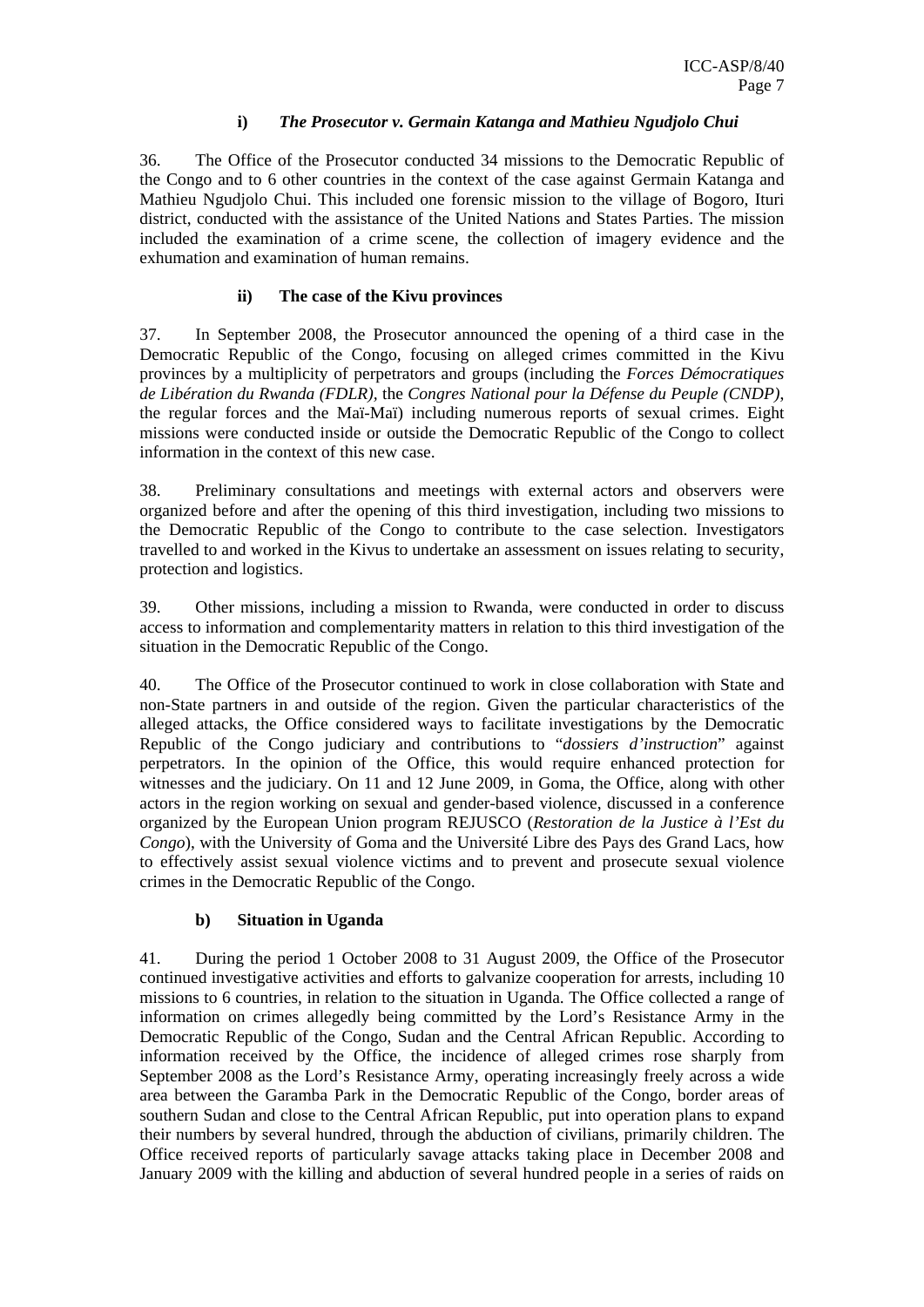towns and villages across a broad area of the Democratic Republic of the Congo and southern Sudan. The reports indicated that there may have been more than 1,000 deaths, more than 1,500 abductions and more than 200.000 persons internally displaced as a result of Lord's Resistance Army activity in the period covered by this report.

42. The Office continued its efforts to galvanize support for the arrest of suspects sought by the Court. With a view to cutting off the supply and support network of the suspects, the Office followed up on its requests to a number of States for information on those providing the Lord's Resistance Army with supplies and encouraged States to take action to deter such support.

43. The Prosecutor met regularly with Ugandan Minister for Security Amama Mbabazi on arrest issues. On 13 July 2009, the Prosecutor travelled to Kampala and met with Ugandan President Yoweri Museveni, Minister for Security Amama Mbabazi, Minister of Defence Crispus Kyongo, Minister of State for International Relations Oryem Okello and Attorney-General Kiddu Makubuya. He shared with them the need for enhanced international support for arrest efforts, emphasizing the United Nations Security Council Presidential Statement S/PRST/2008/4 of December 2008.

44. The Office also analyzed information in relation to alleged crimes committed by the Uganda People's Defence Force ("UPDF") and related national proceedings.

## **c) Situation in the Central African Republic**

45. From 1 October 2008 to 31 August 2009, the Office of the Prosecutor carried out 51 missions related to the Central African Republic situation to 7 countries. The Office gathered evidence with a view to establishing responsibility for the crimes committed in 2002 – 2003. The Office performed forensic activities in Bangui (exhumation and autopsy) with cooperation extended by the Central African authorities and a number of partners. The Office continued to closely monitor allegations of crimes committed since the end of 2005 and whether any investigation had been, or was being, conducted with respect to crimes potentially falling under the Court's jurisdiction.

## **d) Situation in Darfur, Sudan**

46. During the period 1 October 2008 to 31 August 2009, the Office of the Prosecutor conducted 31 missions to 13 countries. In accordance with United Nations Security Council Resolution 1593 (2005), the Prosecutor presented his eighth and ninth reports to the Council on 3 December 2008 and 5 June 2009 on the status of the investigation into the situation in Darfur.

47. In his briefing to the Security Council on 3 December 2008, the Prosecutor reported that the Sudanese Government continued not to comply with its legal obligations under Security Council Resolution 1593 (2005) to enforce the judicial decisions of the Court.

48. The Prosecutor emphasized that execution of arrest warrants requires concrete decision-making. He stated that, in accordance with Resolution 1593, the Government of Sudan, as the territorial State, had the legal duty and the capacity to execute the warrants, but that the Council, other States, the United Nations and regional organizations must act to ensure such arrests by severing all non essential contact with individuals subject to warrants of arrest and refraining from any support to the suspects.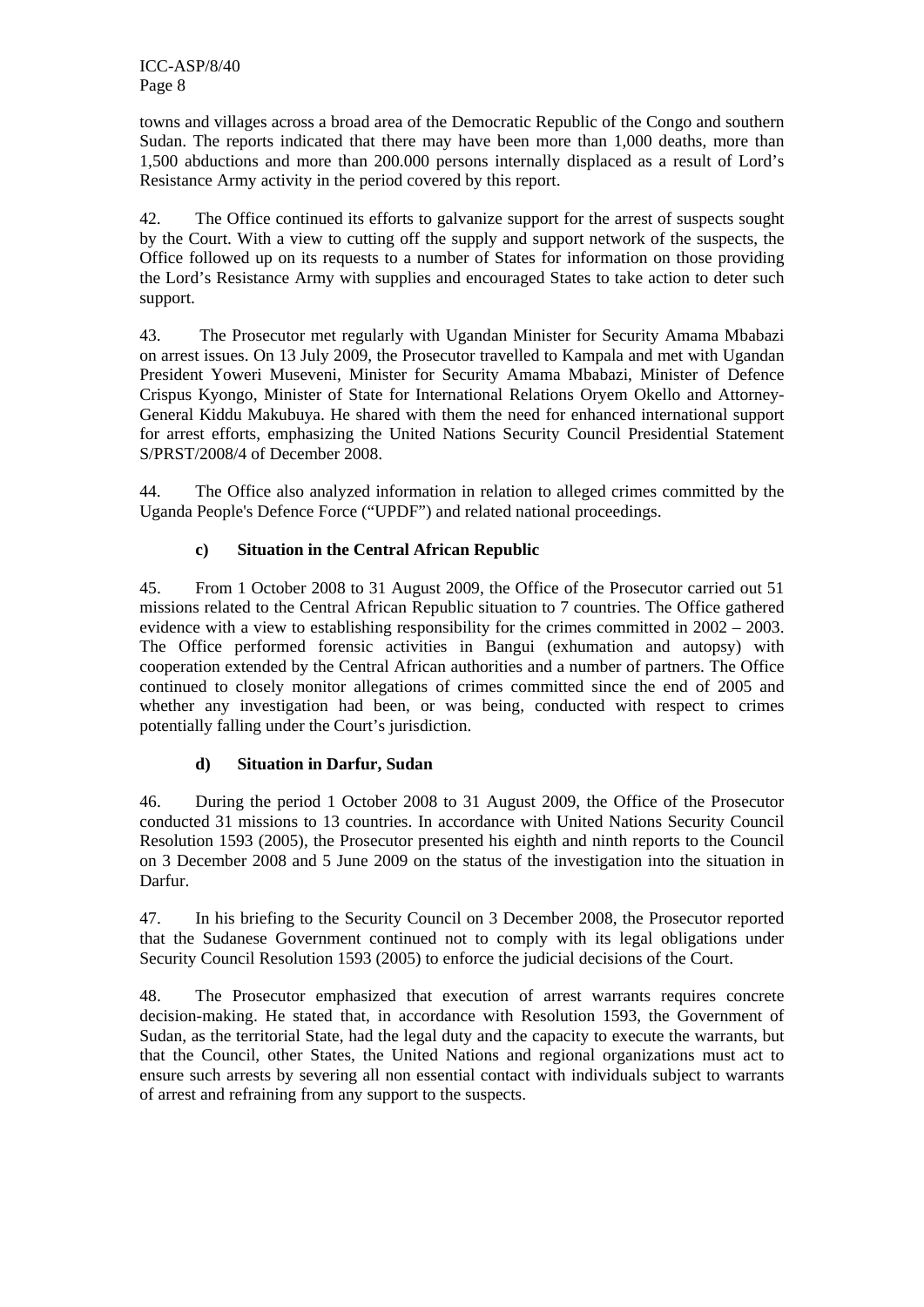49. In his briefing on 5 June 2009, the Prosecutor updated the Council on the issuance of the arrest warrant against Mr. Al-Bashir and the summons to appear for Mr. Abu Garda. He added that he would inform the Security Council of further investigations, if any, in December 2009. The Prosecutor stated that should the crimes stop, there would be no need for further investigations.

50. Following its application in the Haskanita case, the Office of the Prosecutor's tracking cell worked with a variety of actors to locate and facilitate the voluntary surrender of the alleged perpetrators. Following Abu Garda's initial appearance on 18 May 2009, the Office highlighted the assistance of a number of African and European States, who worked together with the Office of the Prosecutor over the previous six months, including The Netherlands, Chad, Senegal, Nigeria, Mali and The Gambia.

51. On 7 July 2009, the Prosecutor travelled to Addis Ababa, Ethiopia, where he met with the members of African Union High-Level Panel on Darfur, following an invitation by the Chair of the Panel, former President Thabo Mbeki of South Africa. In order to secure the cooperation of all actors, the Prosecutor also travelled to Doha, Qatar, on 30 May 2009, where he met with Qatari Prime Minister and Minister of Foreign Affairs, Sheikh Hamad bin Jasim bin Jabir al-Thani.

52. Due to the security conditions in the Sudan, activities continued to be conducted in African and European countries in closed meetings with representatives of the relevant social groups in Darfur and Khartoum as well as members of the diaspora. The content of warrants of arrest, the reports by the Office of the Prosecutor to the Security Council and the rights of victims to participate in the proceedings were among the subjects discussed during these interactive sessions.

## **2. Analysis activities**

53. The Office of the Prosecutor monitored proactively all information on crimes potentially falling within the jurisdiction of the Court. The Office analysed communications by individuals and groups. As of 31 August 2009, the Office had received a total of 8,317 communications relating to article 15 of the Rome Statute, 3,489 of which were received between 1 October 2008 and 31 August 2009. Of these new communications, 2,365 related to the situation of South Ossetia, Georgia.

54. 15% of the remaining communications since 1 October 2008 (536 communications) were considered as not providing any basis for the Office of the Prosecutor to take further action.

55. Six situations under analysis by the Office of the Prosecutor have been made public: Afghanistan, Colombia, Georgia, Kenya, Côte d'Ivoire and Palestine. Afghanistan, Colombia, Georgia and Kenya are all States Parties to the Rome Statute. The Office of the Prosecutor continued its policy of making its monitoring activities public, subject to confidentiality requirements, when it believes it can contribute to preventing crimes.

56. The Office made its analysis on Afghanistan public in 2007 and is analyzing alleged conducts by all actors involved. The Office met, outside Afghanistan, with Afghan officials and representatives of organizations and individuals. The Office sent requests for information to the Government of Afghanistan, but did not receive an answer to these requests.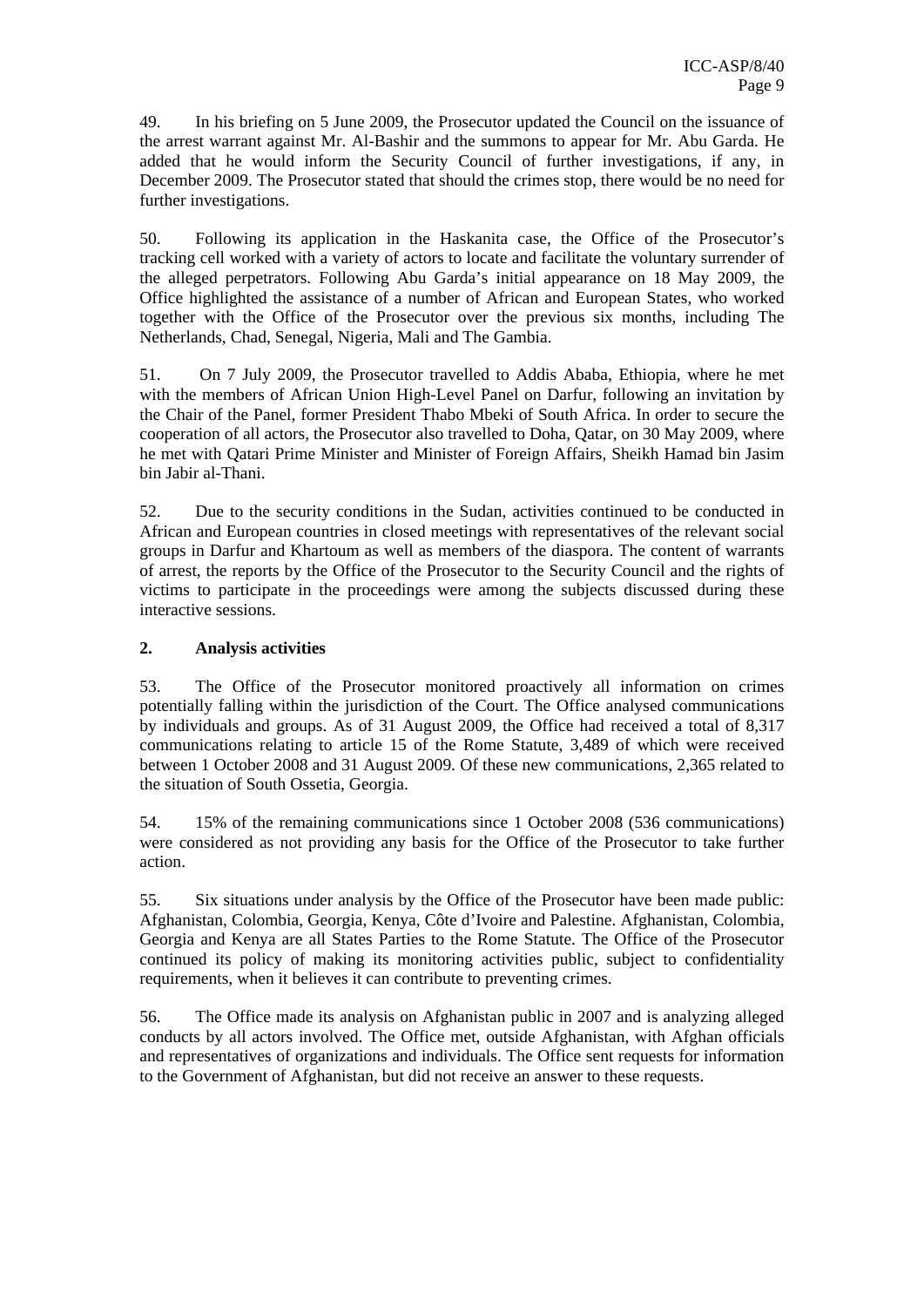57. The Office made its analysis on Colombia public in 2006 and has continued the ongoing examination of alleged crimes falling within the jurisdiction of the Court as well as information on investigations and proceedings being conducted in Colombia against paramilitary leaders, politicians, guerrilla leaders and military personnel allegedly responsible for crimes that may fall under the Court's jurisdiction. The Office analyzed allegations of the existence of international support networks assisting armed groups committing crimes within Colombia.

58. The Office made its analysis on Georgia public in 2008. During the period of 1 October 2008 to 31 August 2009, the Government of the Russian Federation, a State not Party to the Statute, sent 2,769 communications to the Court. The Minister of Justice of Georgia visited the Office in August 2008. The Prosecutor had requested information from the governments of the Russian Federation and Georgia on 27 August 2008. The Russian authorities replied to the request for information from the Office of the Prosecutor on 24 October 2008, and the Georgian authorities responded on 14 November 2008. The Office of the Prosecutor conducted a visit to Georgia in November 2008.

59. The situation of Kenya has been under preliminary examination by the Office since February 2008. The Prosecutor received numerous article 15 communications on the postelection violence. On 3 July 2009, an agreement was reached in The Hague between a highlevel Kenyan Governmental delegation lead by Justice Minister Mutula Kilonzo and the Office of the Prosecutor. Both parties agreed that in order to prevent new violence during the next election period, those most responsible for the post-election violence must be held accountable. The Kenyan authorities agreed that, should efforts to conduct national proceedings fail, they would refer the situation to the International Criminal Court in accordance with article 14 of the Rome Statute within one year. On 9 July 2009, the African Union Panel of Eminent African Personalities chaired by Kofi Annan submitted to the Office of the Prosecutor material of the Commission of Inquiry into the Post-Election Violence ("CIPEV") headed by Kenyan Judge Philip Waki. On 14 July 2009, the Prosecutor received two reports from the Kenyan authorities on witness protection measures and on the status of legal proceedings carried out by national authorities. On 16 July 2009, the Prosecutor received a sealed envelope and 6 boxes containing documents and supporting materials compiled by the Commission. The Prosecutor opened the envelope, examined its contents and resealed it.

60. The Court may exercise jurisdiction over the situation in Côte d'Ivoire by virtue of an article 12(3) declaration submitted by the Ivorian Government on 1 October 2003. The declaration accepts the jurisdiction of the Court as of 19 September 2002. The most serious alleged crimes, including alleged widespread sexual violence, were committed between 2002 and 2005. On 17-19 July 2009, high-level representatives of the Office of the Prosecutor visited Abidjan and attended a seminar on international justice organized by the Ivorian Coalition for the ICC in partnership with the United Nations operation in Côte d'Ivoire. The seminar, attended by a wide range of civil society, international and Ivorian officials, provided an opportunity to discuss ways to seek accountability for the most serious crimes committed since July 2002 in Côte d'Ivoire. However, the Office has yet to have through meetings with high level officials and the judiciary in Côte d'Ivoire.

61. On 22 January 2009, the Palestinian National Authority lodged a declaration with the Registrar relating to article 12(3) of the Rome Statute which allows States not party to the Statute to accept the Court's jurisdiction. Due to the uncertainties of the international community with respect to the existence or non-existence of a State of Palestine, the Registrar accepted the declaration without prejudice to a judicial determination on the applicability of article 12(3). Between 28 December 2008 and 31 August 2009, the Office of the Prosecutor received 360 article 15 communications related to the situation of Israel and the Palestinian Territories. The Office began to examine all issues related to its jurisdiction, including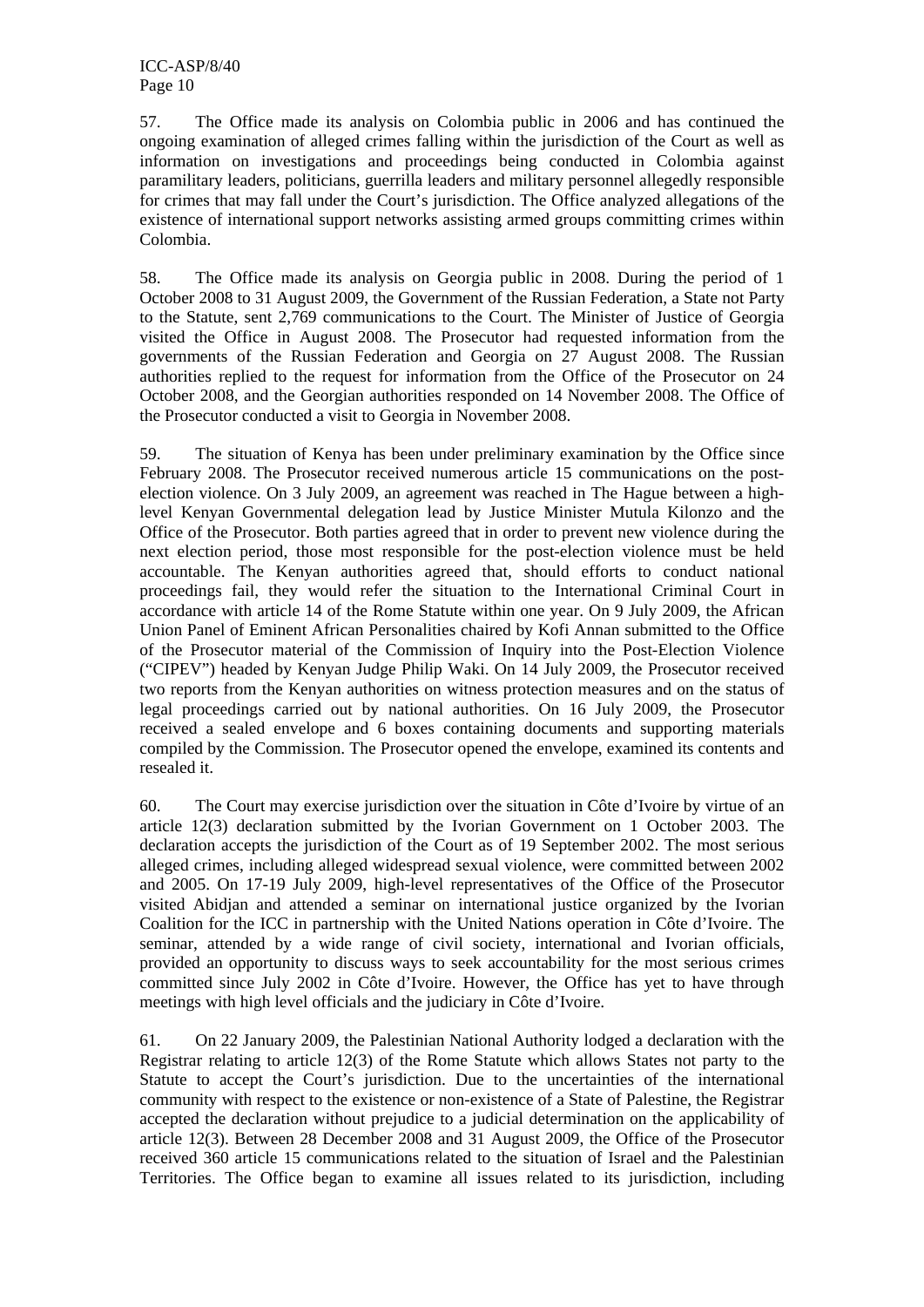whether the declaration by the Palestinian Authority accepting the exercise of jurisdiction by the Court meets statutory requirements, whether crimes within the Court's jurisdiction have been committed and whether there are national proceedings in relation to alleged crimes. The Office received a number of communications, including a report of the Independent Fact Finding Committee on Gaza entitled "No Safe Place" of 30 April 2009, sent to the Prosecutor by the Secretary-General of the Arab League, Mr. Amr Musa; a communication from the Embassy of Israel in The Hague, containing a report entitled "The Operation in Gaza  $-27$ December – January 2009 – Factual and Legal Aspects" and a letter by the Embassy; information by individual victims; legal communication on jurisdiction by academics; a briefing by South African lawyers on a case against South African nationals allegedly responsible for crimes committed in Gaza; and many other submissions.

## **D. Cooperation with and Assistance from States, International Organizations and Civil Society**

62. The Court made numerous requests to States Parties for cooperation or assistance. Pursuant to article 87 of the Rome Statute, the content of such requests and related communications is often confidential in nature.

63. In addition to specific requests, the Court continued to work to develop its structural arrangements for cooperation, especially with respect to investigative activities, witness protection, the enforcement of sentences and the provisional release of accused persons pending trial, no new agreements were concluded with States on the protection of witnesses or the enforcement of sentences. The need for agreements on protection became more urgent as the number of protected persons continued to increase with each case. With the possibility of sentences being handed down in 2010, the need for agreements on enforcement also increased. During the reporting period, the Office of the Prosecutor entered into an agreement with the Government of Central African Republic.

64. The Court submitted a draft report on the status of cooperation and its requirements to the facilitator of the Hague Working Group, H.E. Yves Haesendonck, on this topic for consultation with the Hague Working Group.

65. The Office of the Prosecutor disseminated its updated guidelines for arrest and surrender of individuals subject to arrest warrants issued by the Court in the Diplomatic Briefings on 7 April 2009<sup>1</sup> and the Draft Prosecutorial Strategy.<sup>2</sup> These guidelines state:

- a) States Parties should eliminate non-essential contacts with individuals subject to an arrest warrant issued by the Court. When contacts are necessary, attempts should be made first to interact with individuals not subject to an arrest warrant by the Court;
- b) In bilateral and multilateral meetings, States Parties should proactively express their support to the enforcement of the Court's decisions, request cooperation with the Court, and demand that crimes, if ongoing, cease immediately;
- c) States Parties should contribute to the marginalization of fugitives and take steps to prevent the diversion of aid/funds meant for humanitarian purposes or peace talks to benefit persons subject to an arrest warrant issued by the Court; and

 <sup>1</sup> Guidelines on which had earlier been disseminated on 10 October 2007.

<sup>&</sup>lt;sup>2</sup> Draft Prosecutorial Strategy 2009-2012, 18 August 2009, pp.9-10, posted on the ICC web site » Structure of the Court » Office of the Prosecutor » Reports and Statements» http://www.icccpi.int/menus/icc/structure%20of%20the%20court/office%20of%20the%20prosecutor/reports%20and% 20statements/statement/prosecutorial%20strategy%202009\_2012.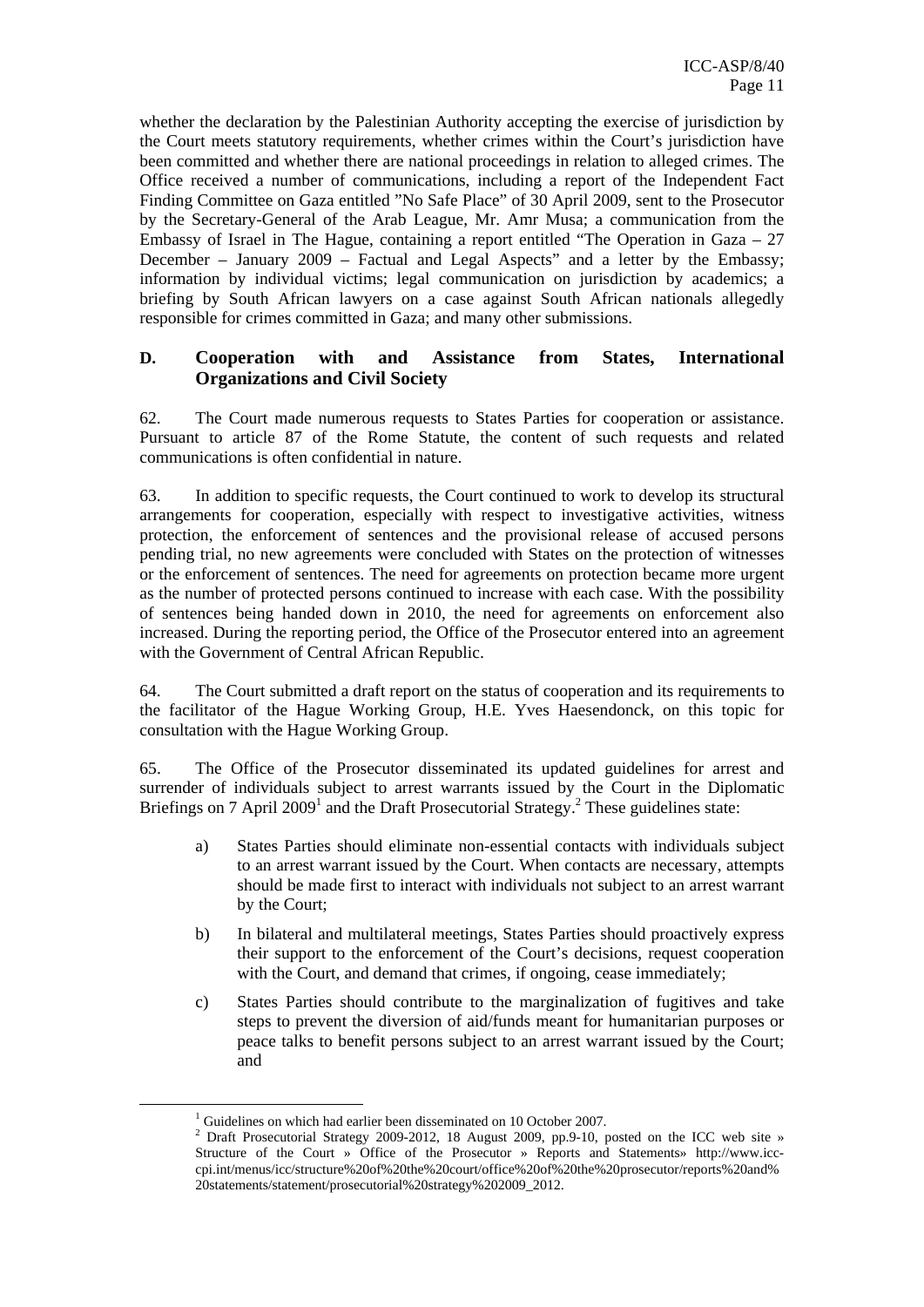d) States Parties should make collaborative efforts to plan and execute arrests of individuals subject to an arrest warrant issued by the Court, including by providing operational or financial support to countries willing to conduct such operations but lacking the capacity to do so.

66. The Court met regularly with representatives of States to update them on the work of the Court and to discuss items of mutual interest. The Court held two diplomatic briefings in The Hague and one briefing in Brussels. Officials and staff of the Court met often with representatives of States at the United Nations and elsewhere and provided them with updates on the work of the Court.

67. Extensive cooperation continued between the Court and the United Nations. The Office of the Prosecutor entered into two arrangements with the Office of Legal Affairs of the United Nations. The Court received considerable logistical support from the United Nations in the field. In close cooperation with the Office of Legal Affairs, the Court organized a roundtable in July 2009 involving staff from relevant United Nations bodies.

68. Efforts to finalize a Memorandum of Understanding between the African Union and the Court continued, and discussions continued on a possible cooperation agreement with the Organization of American States. In 2009, following the request of the Assembly of States Parties to the Rome Statute, the Court sent a mission to Addis Ababa to explore the desirability and feasibility of establishing a liaison office to the African Union. The Court submitted a separate report on this matter to the eighth session of the Assembly.

69. Two strategic-level meetings were held between the Court and representatives of civil society organizations in The Hague, in addition to regular ongoing contacts between the Court and representatives of civil society. The President, Prosecutor and Registrar participated in the Consultative Conference on International Criminal Justice organized by the MacArthur Foundation and Harvard University's Hauser Center for Nonprofit Organizations in September 2009.

## **E. Outreach**

70. Over the period under consideration, in situation related countries a total of 314 interactive sessions were organized by field outreach teams targeting directly 69,363 people. Estimated audiences of nearly 34 million people were regularly exposed to Court information through local radio and television.

71. The Outreach Unit developed in-house capacity to produce television and radio programmes, including *ICC at a Glance* with summaries of Court's proceedings in all the cases; *News from the Court* presenting other events happening at the Court; and *Ask the Court* a serial in which Court senior officials answer questions asked by participants during outreach activities. During the reporting period in total 222 programs were produced, used to introduce discussions during interactive outreach sessions. They were also broadcasted through local radio and television stations, published on YouTube (with over 30,000 views), and disseminated on-line through several web sites of non-governmental organizations. The use of an internet based Short Message Services (SMS) to provide quick answers to questions asked by the population and to improve its timely communication with journalists was launched in one situation country.

72. In the Democratic Republic of the Congo, 13,369 people participated in 76 interactive sessions organized in Ituri, Kisangani, the Kivus and Kinshasa. A potential audience of 25 million received information via television and radio. In Bunia, press briefings were held every other Tuesday and were attended by an average of 15 journalists. Press briefings were held in Kinshasa on Fridays, attended by an average of 25 journalists.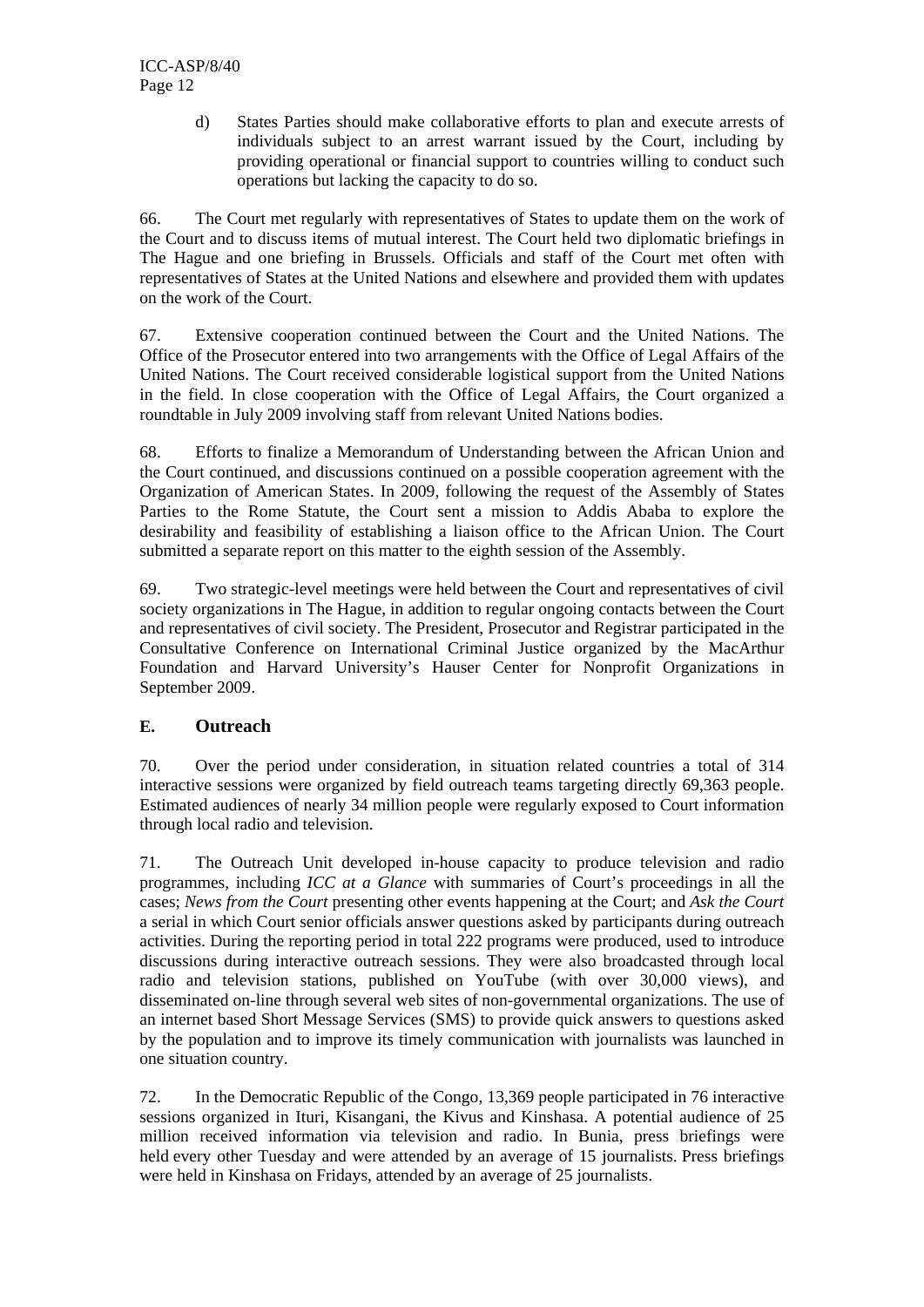73. In Uganda, 20,119 people participated in 166 interactive sessions organized in the most war-affected communities of the country, while a potential audience of over 8,000,000 received information via radio. The Court held several consultative and bi-lateral meetings with over 89 civil society organizations to explore possibilities of partnership that would increase the impact of outreach to complement its efforts. The school outreach programme was expanded to reach schools in Kampala city.

74. In the Central African Republic, the Outreach Unit became operational by the end of 2008 with a team of 2 people, 1 Outreach Coordinator and 1 Outreach Assistant. During the reporting period the Unit engaged 4,420 people during 61 interactive sessions, while a potential audience of 700,000 received information via radio.

75. In connection with the situation in Darfur, Sudan, outreach activities continued to be held in a confidential manner due to volatile security conditions and high risks for the population in Darfur, especially after the issuance of the warrant of arrest for the current President of Sudan, Omar Al-Bashir. During the period under review, to communicate with the Sudanese public the Court increased the use of traditional regional and international media, as well as independent radio stations and websites.

## **F. Organization and Administration of the Court**

## **1. Composition of the Court**

76. Six judges were elected by the Assembly of States Parties to the Rome Statute at its seventh session. On 11 March 2009, Judges Joyce Alluoch, Sanji Mmasenono Monageng, Christine van de Wyngaert, and Cuno Tarfusser took up office, while Judge Fumiko Saiga, initially elected in 2007 to finish an unexpired term of a previous judge, began a new term of office.<sup>3</sup> On 24 April 2009, Judge Saiga passed away.

77. On 11 March 2009, following the solemn undertaking of the elected judges, the judges, meeting in plenary session, elected the Presidency of the Court. Judge Sang-Hyun Song was elected President, Judge Fatoumata Dembele Diarra was elected First Vice-President and Judge Hans-Peter Kaul was elected Second Vice-President. They will serve in these roles for a period of three years.

- 78. On 11 March 2009, the judges organized themselves into the following Divisions:
	- Appeals Division: Judges Sang-Hyun Song, Akua Kuenyehia, Erkki Kourula, Anita Ušacka and Daniel David Ntanda Nsereko;
	- Trial Division: Judges Fatoumata Dembele Diarra, Elizabeth Odio Benito, René Blattmann<sup>4</sup>, Sir Adrian Fulford, Bruno Cotte, Joyce Aluoch, Christine Van den Wyngaert; and
	- Pre-Trial Division: Judges Hans-Peter Kaul, Sylvia Steiner, Ekaterina Trendafilova, Sanji Mmasenono Monageng, Cuno Tarfusser.

 $\frac{3 \text{ Iudco} \text{ Mohommed } \text{Shehebud}}{3 \text{ Iudco} \text{ Mohommed } \text{Shehebud}}}$ <sup>3</sup> Judge Mohammed Shahabuddeen, having been elected by the Assembly, resigned before taking office.  $\frac{4 \text{ Iudco}}{4 \text{ Iudco}}$  Plettmann's term was scheduled to and as of 10 March 2000; however, he remains a judge until <sup>4</sup> Judge Blattmann's term was scheduled to end as of 10 March 2009; however, he remains a judge until the conclusion of the trial of Mr. Thomas Lubanga Dyilo.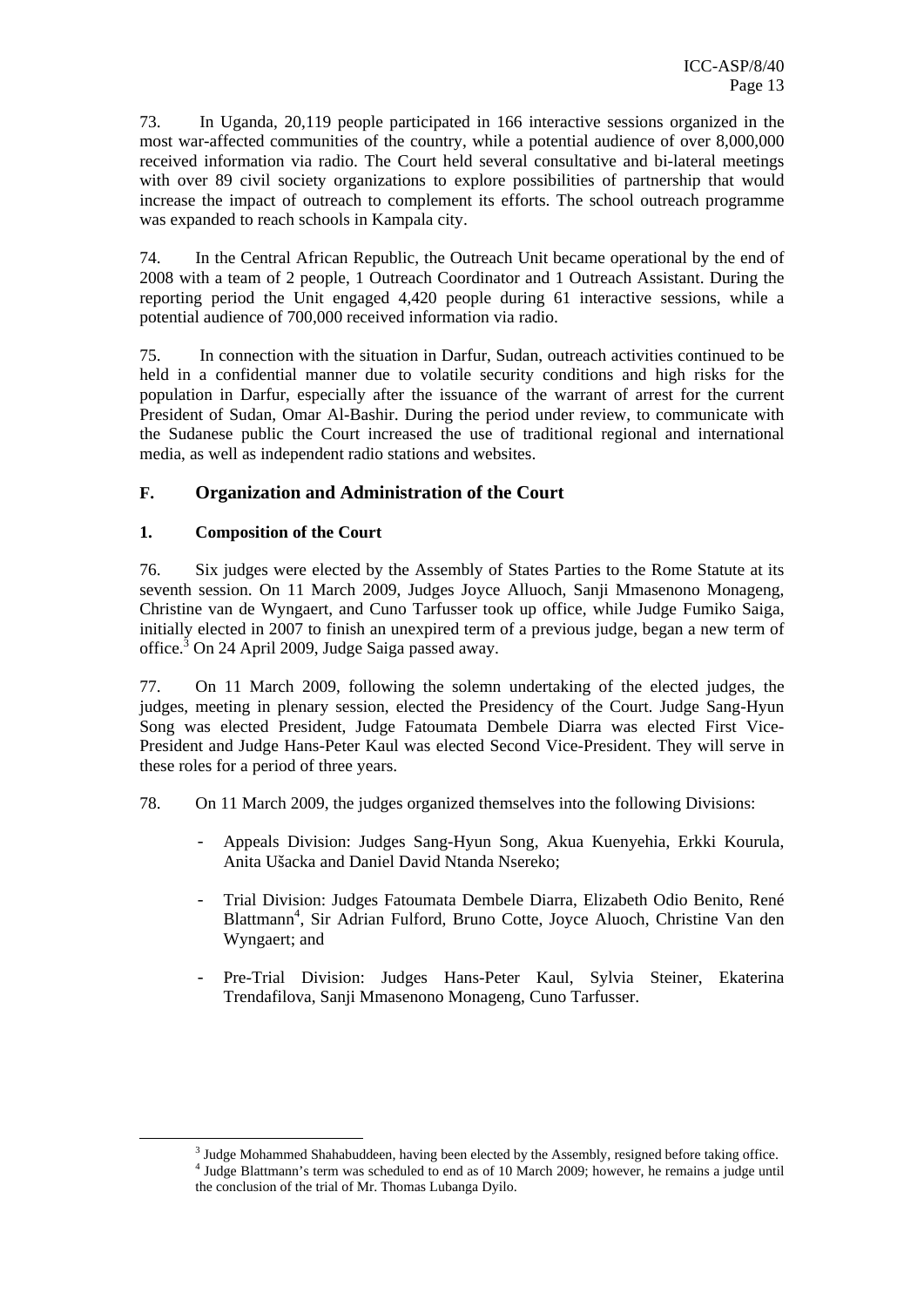#### **2. Support to Courtroom Proceedings**

79. 177 days of court hearings were held at the seat of the Court during the reporting period. The Registry provided all necessary services, such as security, court management, language support, transcription and information technology, and the daily movement of the detainees to and from the courtroom, including responding to unforeseen challenges, such as language issues related to testimonies. In particular, the Victims and Witness Unit ('VWU') was involved in ensuring the appearance of witnesses before the Court, in assisting with Court familiarization process of witnesses in this first trial, as well as advising the Chambers in the various proceedings on procedural protective measures, such as redactions .

#### **3. Support to Counsel**

80. To date, 302 persons from 49 States have been inscribed on the list of counsel to appear before the Court. The Court organized for the eighth time a Seminar of Counsel, where all persons included in the List of Counsel were invited to attend, and financial assistance was provided to persons coming from developing countries through voluntary contributions granted by The Netherlands, Belgium and the McArthur Foundation. The Seminar, attended by more than 200 persons, allowed for discussions on matters relevant to the work of counsel before the Court, and was followed by a 3-day training for counsel provided in French or English to around 100 persons.

81. In order to facilitate the work of defence teams before the Court, the Office of Public Counsel for the defence continued to prepare and create specific databases and update the practice manual for defence counsel prepared in 2008.

82. The Registry provided support and assistance to legal representatives of victims by organizing or reimbursing the transportation of the teams from the Central African Republic the Democratic Republic of the Congo or Europe to The Hague to attend hearing, and also by providing technical support, such as setting up secure e-mail addresses, and assistance to a total of 31 Legal Representatives. 17 Legal Representatives were provided with fully equipped offices to facilitate the participation of victims in the proceedings.

83. The Registry enabled the victims' Legal Representatives to use the Court's facilities in Bunia and Kinshasa. In the field offices in Kampala and in Bangui, Court staff provided constant support to Legal Representatives and intermediaries in the field enabling them to carry out their functions.

84. The Office of Public Counsel for victims provided legal representatives with factual background documents on the situations or the cases before the Court, research papers and advice on selected aspects of international criminal law, in particular on law relevant to victims' participation and reparations and on any substantive and/or procedural matter arising out of the proceedings. As of September 2009, a total of 21 legal representatives were assisted by the office in the Democratic Republic of Congo, Central African Republic, and Darfur situations and related cases. In addition, the office has been appointed the legal representative of victims in certain cases. In total, as of September 2009, the office had provided assistance to a total of 438 victims.

## **4. Field Operations**

85. During the reporting period, assistance and support from the field offices was provided in support of approximately 600 external and internal missions, including utilization of approximately 500 flights operated by the United Nations Mission in the Democratic Republic of the Congo (MONUC) or the World Food Programme.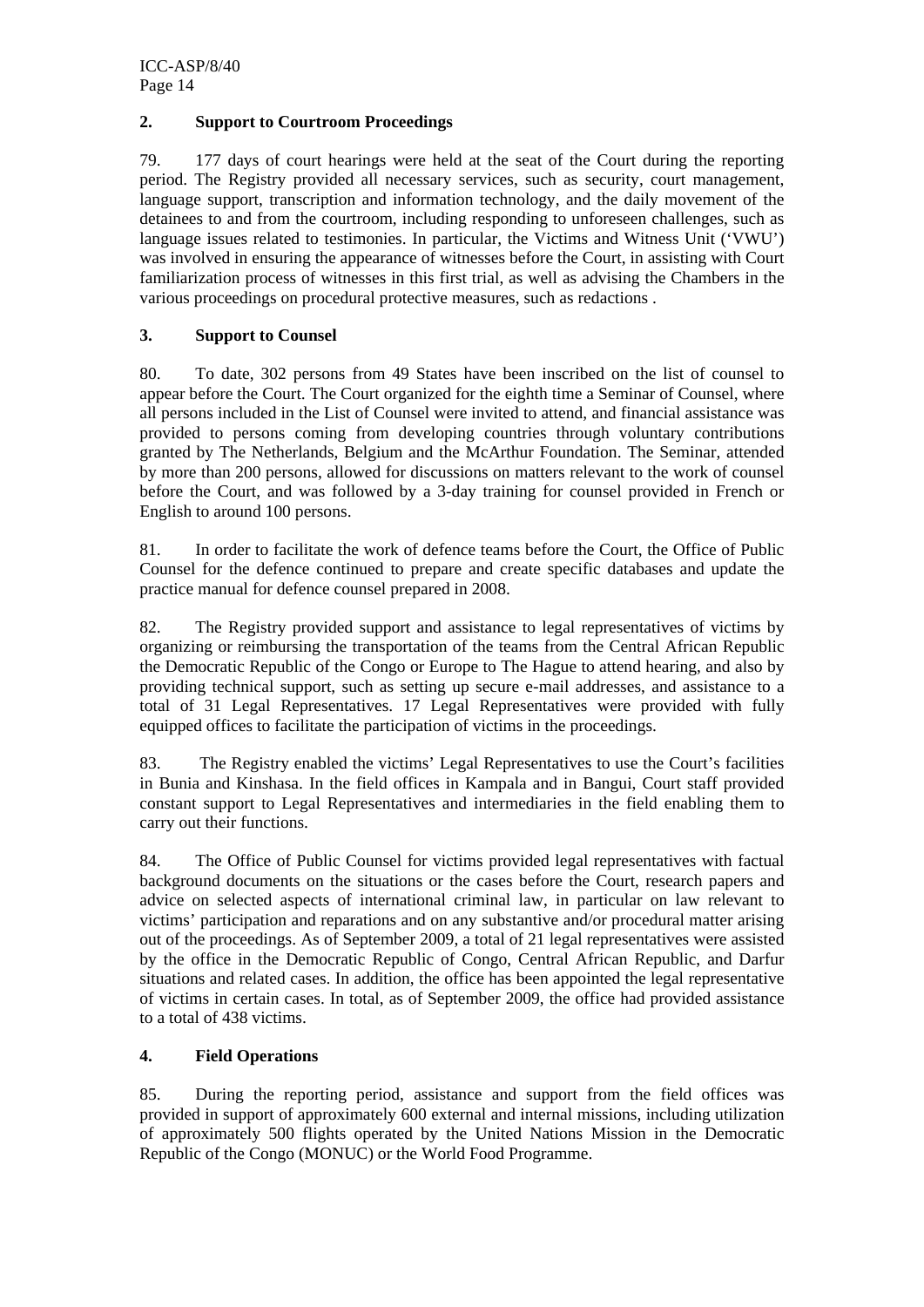86. Staff security remained a significant issue in all areas of field operations, highlighted by threats against staff in Bunia and the outbreak of violence in Kampala in September 2009, requiring staff to remain at their residences and activating emergency communications procedures. In addition to continued improvements to security compliance and emergency protocols, specific security risk assessments were conducted for Court's missions to particularly sensitive or volatile areas in Chad, Democratic Republic of the Congo and Central African Republic.

87. The Registrar undertook a reassessment of the Registry's field operations, including the appropriateness of dedicated field resources and the suitability of the Registry's organizational structure, both at headquarters and in the field, in support of field operations. On the basis of this assessment, the Field Operations Section was moved from the Division of Common Administrative Services to report directly to the Registrar.

88. Additionally, the Registrar presented a detailed report on the enhancement of Registry field operations.<sup>5</sup> At its thirteenth session, the Committee recommended the submission of a new report on field operations addressing a number of outstanding issues such as scaling up of a field office, treatment of residual functions and other issues. Inter-organ consultations as well as consultations with other users of field offices such as representatives of the defence will take place in preparing this report.<sup>6</sup>

89. In 2009, the Court instituted measures related to cost savings in the purchase of vehicles, standardized insurance cover for all field offices (premises and vehicles), and standardized management of all contracts. A complete capital investments study of supplies and materials requiring replacement over the next five years in each of the field office was concluded. Citrix was implemented in all field offices, providing field staff direct access to the Intranet, SAP and TRIM systems.

## **5. New York Liaison Office**

90. During its seventh session, the Assembly, commended the important work of the New York Liaison Office of the Court, (hereinafter referred to as "the office") and recommended that the Court provide comprehensive and detailed information at the eighth session of the Assembly of States Parties on the functioning of the office<sup>7</sup>. In light of this recommendation, this section of the report summarizes in more detail the activities of the office for the period 2007-2009.

91. The office was established by the Assembly of States Parties at its Fourth Session, on the basis of an option paper prepared by the Bureau of the Assembly $\delta$  which set out the functions of the Office.<sup>9</sup> The office became fully operational in January 2007 upon the acquisition of its current premises. The staff of the office comprises one professional post (the head of office) and one administrative assistant. Administratively the office falls under the Presidency but it supports all the organs of the Court and the Secretariat of the Assembly. It takes instructions from and reports directly to officials in The Hague, while taking measures to respect the independence between the organs of the Court.

<sup>&</sup>lt;sup>5</sup> ICC-ASP/8/33.

<sup>6</sup> ICC-ASP/8/15, paras. 81-85.

 $7$  ICC-ASP/7/Res.3.

<sup>8</sup> ICC-ASP/4/Res.4, para. 25; ICC-ASP/4/6.

<sup>9</sup> ICC-ASP/4/6, paras. 3-4.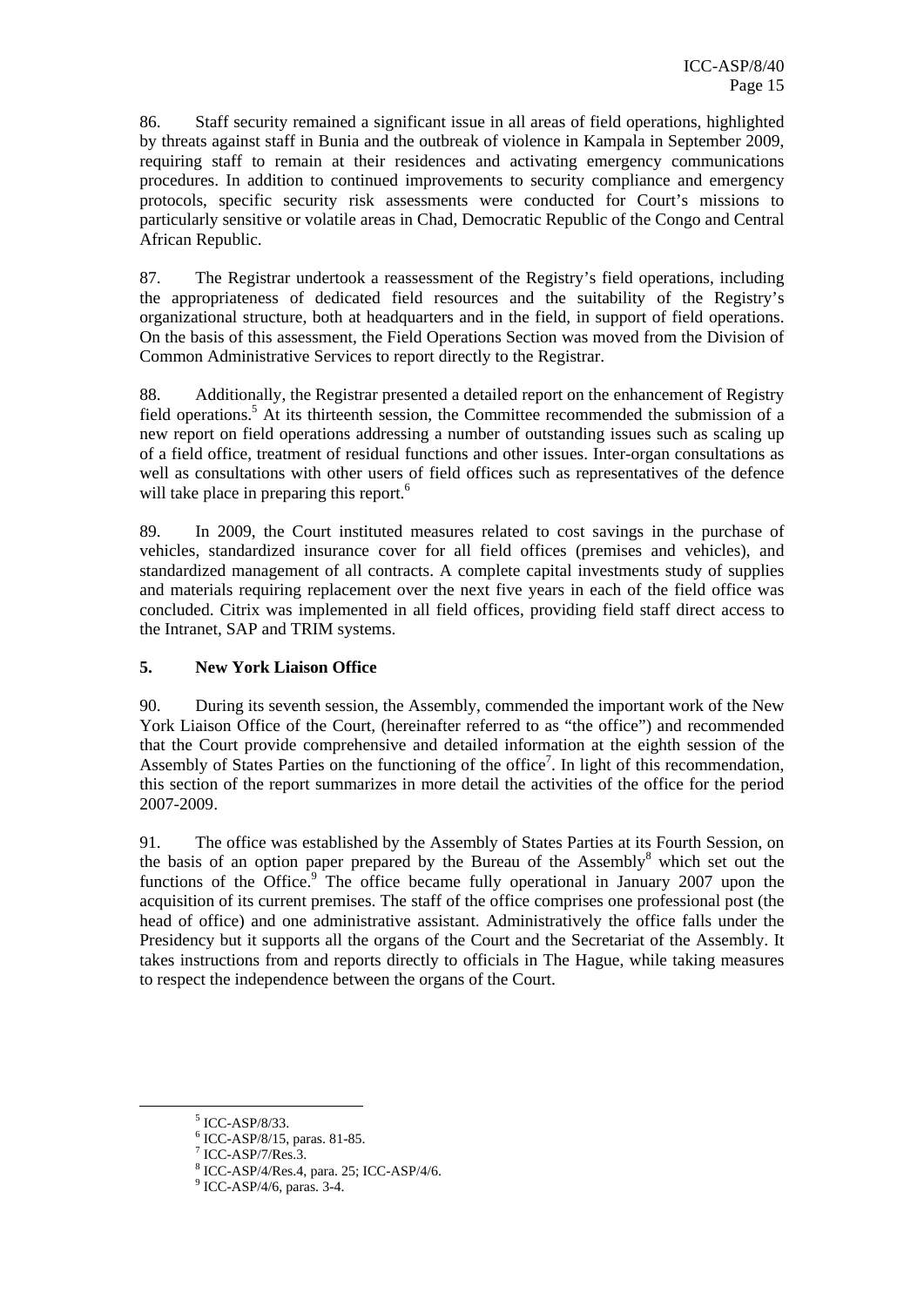92. During the period under consideration the office supported the implementation of the Relationship Agreement between the Court and the United Nations by facilitating interaction between the Court and the United Nations and its agencies. In this connection the office assisted in organizing and providing both logistical and substantive support to approximately 100 meetings per year between senior Court officials and senior United Nations officials, to exchange information and discuss operational cooperation between the two institutions. In addition, the office assisted in organizing technical level meetings between Court officials and United Nations officials including an annual UN-ICC roundtable where issues of mutual interest were discussed. The last roundtable was held at the Court's Headquarters in The Hague in July 2009

93. The office continued to provide operational support to the Court's activities upon specific request. Such support included but was not limited to raising and following up on requests for cooperation and assistance with the United Nations and member States and reporting back to the relevant Court officials. The office continued to facilitate interaction between the Court and the representatives of diplomatic missions and intergovernmental organizations based in New York through organizing and supporting meetings between senior Court officials and Ambassadors/Permanent Representatives to the United Nations, with a particular focus on representatives of States Parties to the Rome Statute, Security Council Member States, situation countries and some key States not Party to the Statute, as well as organizing briefings for regional groups. During this period an average of 85 bilateral meetings and 4 regional group briefings took place each year. The meetings explored avenues for strengthening cooperation with the Court and encouraged public and diplomatic support for the Court's activities within the United Nations. The office also supported both logistically and substantively the President's annual reporting to the United Nations General Assembly on the activities of the Court, the bi-annual briefings by the Prosecutor to the Security Council and the Registrar's informal briefings to the New York Working Group of the Bureau of the Assembly on administrative and budgetary matters.

94. The office continued to monitor, collect, analyze and distribute, as appropriate information relating to events, developments and discussions at the United Nations and to advise the Court on the various positions adopted within the United Nations concerning the Court. In accordance with the Relationship Agreement between the Court and the United Nations, the head of the office participated, in observer capacity, in relevant General Assembly, Security Council and other United Nations meetings and reported to the Court. The head of the office collected, analysed and conveyed relevant United Nations reports and other information, formally or informally obtained, to the Court.

95. During the reporting period the office regularly disseminated information on developments within the Court to relevant United Nations officials and Permanent Missions to the United Nations. Updates on judicial developments including weekly briefings from the Court were regularly distributed to Permanent Missions in New York through an established email list. Efforts to sensitize the broader UN community on the work of the Court included collaborative work with other actors including the United Nations Institute for Training and Research (UNITAR), United Nations University (UNU) and Permanent Missions to the United Nations. In this regard Court officials including the head of the office on diverse occasions participated and made presentations in a number of panel discussions, workshops and seminars held in New York. In 2009 the office collaborated with the Slovenian Mission and other missions of States Parties in New York in the organization of a seminar on "International Criminal Justice: The Role of ICC" held at UN Headquarters in May 2009. A similar collaborative effort with UNU, enables the office to participate annually, in identifying a Court-related topic for discussion at the UNU Midday Forum and to assist in the selection of discussants/panellists for the topic. The topic in 2008 was "Justice as an essential component of Peace" and in 2009 was "On the Frontlines of International Justice: The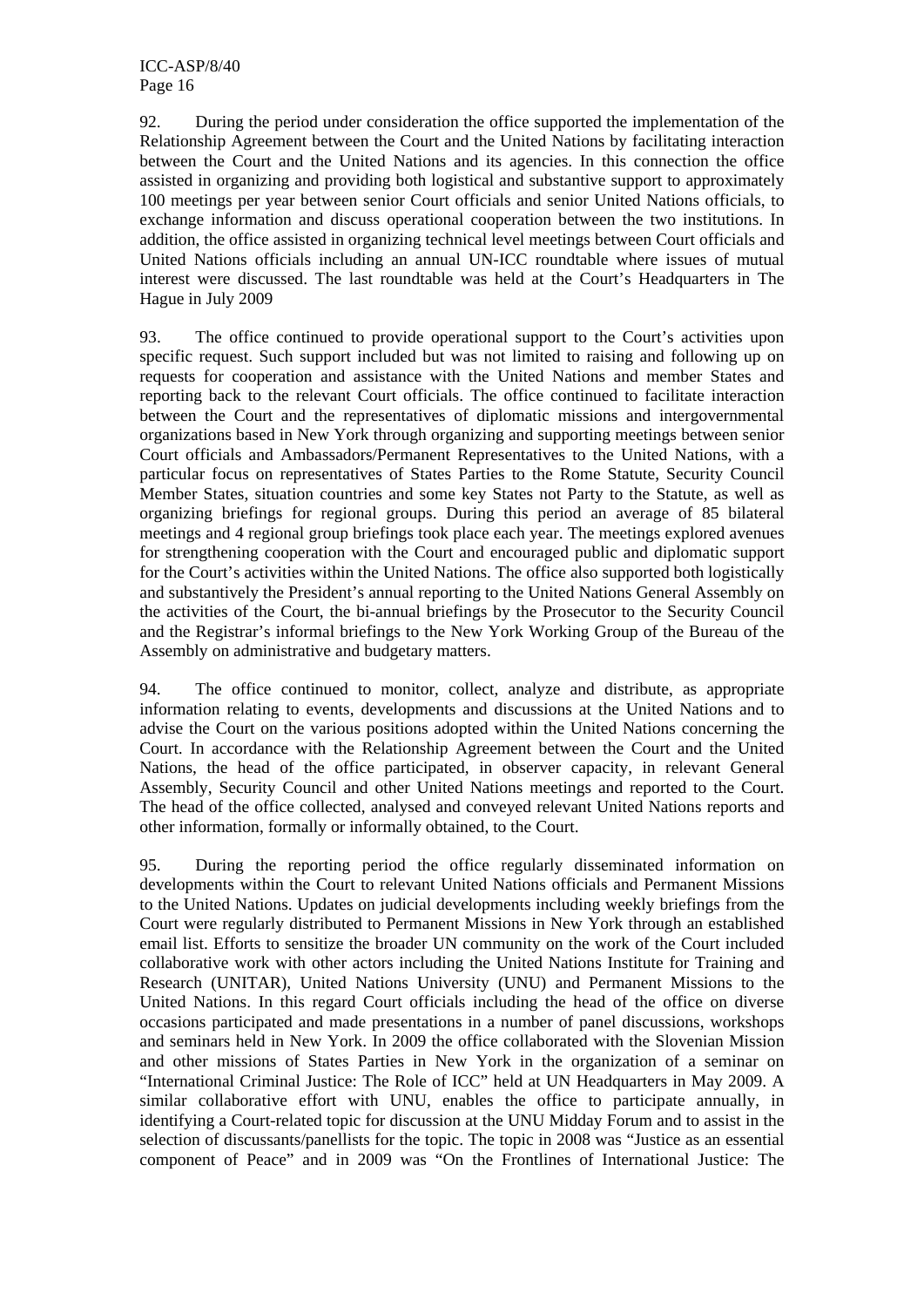International Criminal Court after six years". This collaboration is expected to continue in the coming years.

96. The office maintained close liaison with representatives of non-governmental organizations based in New York, on matters of interest to the Court. Frequent exchange of information and coordinated action between the office and NGOs has proved effective in consolidating diplomatic and political support of representatives of States at the United Nations.

97. In the lead up to the June 8-9 meeting of African States Parties to ICC in Addis Ababa, the office worked closely with States parties and NGOs in New York to ensure a coordinated approach by African States Parties

98. The Office, in conjunction with the Secretariat of the Assembly of States Parties (the "Secretariat") provided substantive servicing in 2007 for the sixth session of the Assembly. In addition, the Office provides technical servicing to resumed sessions of the Assembly when held in New York and the inter-sessional meetings on the crime of aggression. While the Secretariat is entrusted with the substantive preparatory work, the Office provides substantive and technical servicing during the monthly meetings of the Bureau and the meetings of the New York Working Group which were convened as needed. In this connection the office liaised with the Secretariat and the facilitators of the NYWG in coordinating and circulating documentation for these meetings as well as other circular communications to States. The Head of the Office, acting on behalf of the Secretariat provided secretarial services to these meetings, taking notes and preparing draft summaries of the meetings for transmission to the Secretariat. The Office also acted as a link between the Secretariat and the States Parties' representatives in New York. It received communications and requests from States for transmission to the Secretariat and conveyed responses as appropriate based on advice from the Secretariat. Occasionally and upon request, the office provided assistance to the President of the Assembly in organizing meetings with United Nations officials on matters pertaining to the activities of the Court.

99. Due to its limited staffing, the Office focused its work on the essential tasks of maintaining formal contacts and informal networks with the United Nations Secretariat and Permanent Missions, monitoring and reporting to the Court on the near-daily activities of direct concern to the Court and arranging visits of senior Court officials, in addition to servicing meetings of the Assembly and its subsidiary bodies. As issues related to the work of the Court continued to gain prominence at the United Nations, the Head of the office was increasingly called upon to provide information which she did whenever capacity allowed. However, the limited capacity meant that overlaps between requests from the different organs of the Court led to delayed action on some of the issues; and also limited the ability of the office to adopt a more proactive approach to efficient cooperation and to reach a broader network of interlocutors.

## **6. Strategic Planning**

100. The Strategic Plan continued to provide the common framework for the administration of the Court between the President, Prosecutor and Registrar. Having significantly revised the Strategic Plan in August 2008, the Court focused on its implementation throughout the reporting period. As in past years, the objectives for each organ, division and section for 2009 were derived from the Strategic Plan. In addition, crosscutting strategies to implement specific strategic objectives continued to be pursued. Where strategies have been adopted previously, as in the cases of outreach and human resources management, they were implemented as set out elsewhere in this report. Following the recommendations of the Assembly at its seventh session, the Court continued to work on elaborating a strategy for victims. At the time of this report, the Court was undertaking final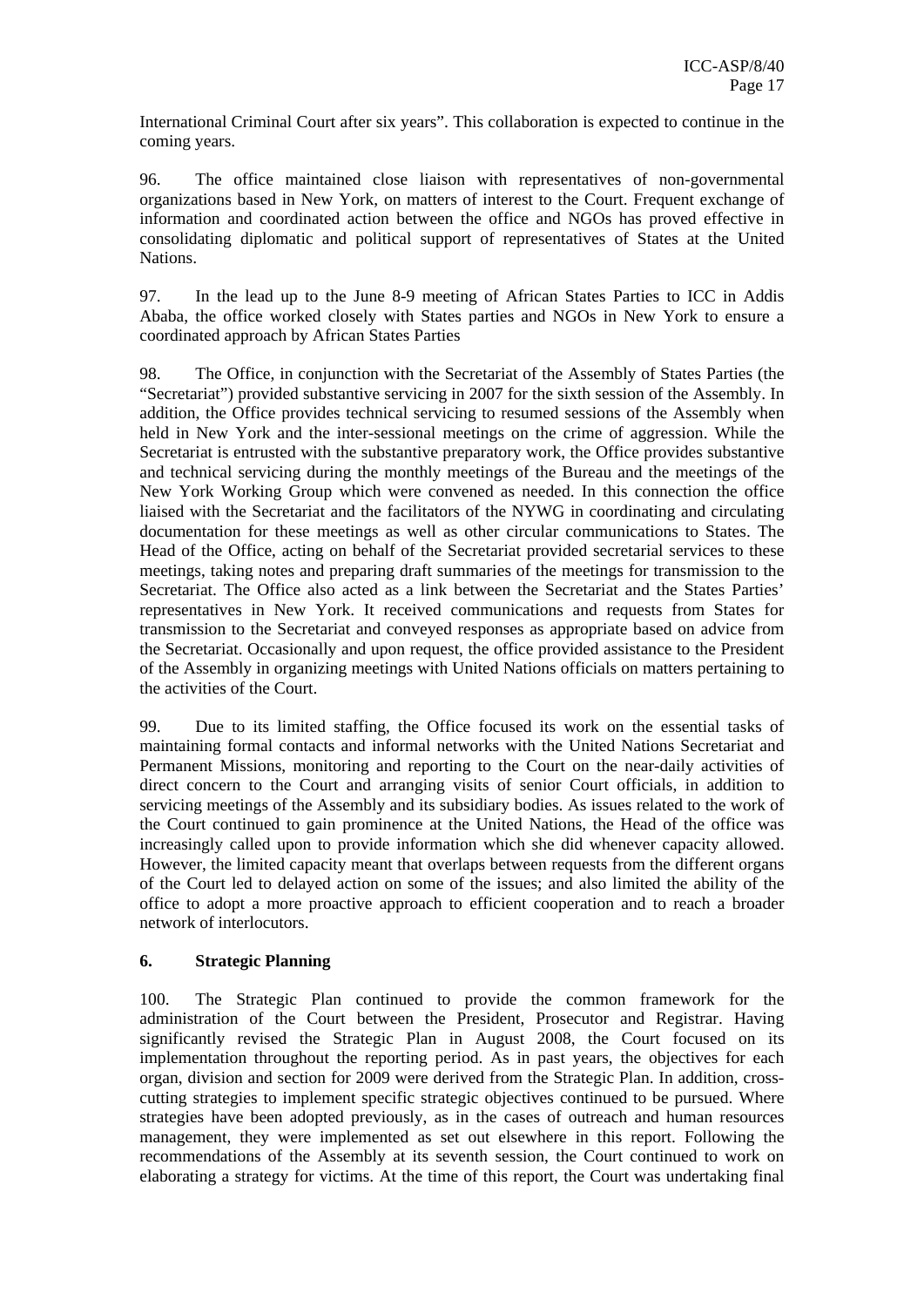consultations on the strategy with the Hague Working Group of the Bureau under the facilitation of H.E. Jean-Marc Hoscheit and with civil society.

101. The President, Prosecutor and Registrar continued to monitor the overall implementation of the Strategic Plan throughout the reporting period. In June 2009, the Court briefed the Hague Working Group of the Bureau on the status of implementation and invited the feedback of States. Civil society was also consulted. The Court also updated the Hague Working Group on implementation of the outreach strategy and its approach to the geographical location of Court activities and resources, noting that, while the Court attached utmost importance to an appropriate distribution of resources and activities, more operational experience was necessary. Upon review of the status of implementation, the President, Prosecutor and Registrar concluded that no further revisions of the Strategic Plan itself were required in 2009 and that the Court would continue to focus on its effective implementation.

102. A court-wide risk management exercise commenced in 2008 and continued throughout the reporting period. The exercise led to the identification of priority risks facing the Court, and the Court began the process of reviewing its existing strategies and developing new strategies where needed to manage these risks.

103. In its Strategic Plan, the Court had set itself the objective of revisiting the design of business processes and completing a re-engineering exercise for the whole organization during the period 2011-2018. Nevertheless, in light of the strong desire expressed by the Assembly and the Committee on Budget and Finance that the Court seek out further efficiencies, the Court launched this re-engineering exercise already in mid-2009, focusing on areas of administration where cost- or resource- savings were most likely to be realized. The Court reported to the Committee on Budget and Finance at its twelfth and thirteenth sessions on its efforts to find efficiency savings, including the launching of the re-engineering exercise.

## **7. Governance Arrangements**

104. In 2008, the Court held the first meetings of its Audit Committee with an external member, Mr. David Dutton, former chair of the Committee on Budget and Finance. In August 2009, the President, in consultation with the Prosecutor, promulgated a new Presidential Directive on the Audit Committee. This Directive provides for an Audit Committee of seven members, the majority – including the chair – of which are external to the Court, bringing the Court in line with the recommendations of the External Auditor on this point. The Court launched a global process to identify potential candidates for external members.

## **8. Human Resources**

105. At the submission of this report, the Court comprised 826 staff members representing 91 different nationalities.

106. Management of the Court's human resources remained a key priority for the Court in 2009. The Court's comprehensive human resources strategy, derived from the ICC Strategic Plan, focuses on high-quality recruitment in line with geographical, gender and legal system representation targets, staff performance and career development, and the provision of a caring environment for its staff. rates accelerated sharply throughout the reporting period and the Court was on target with regard to post occupancy and vacancy rates. Recruitment activities focusing particularly on attracting candidates from non-represented and underrepresented countries were initiated in September 2009. With regard to career development of its staff, the Court continued to support and to promote internal mobility on the basis of qualifications and merit rather than seniority.